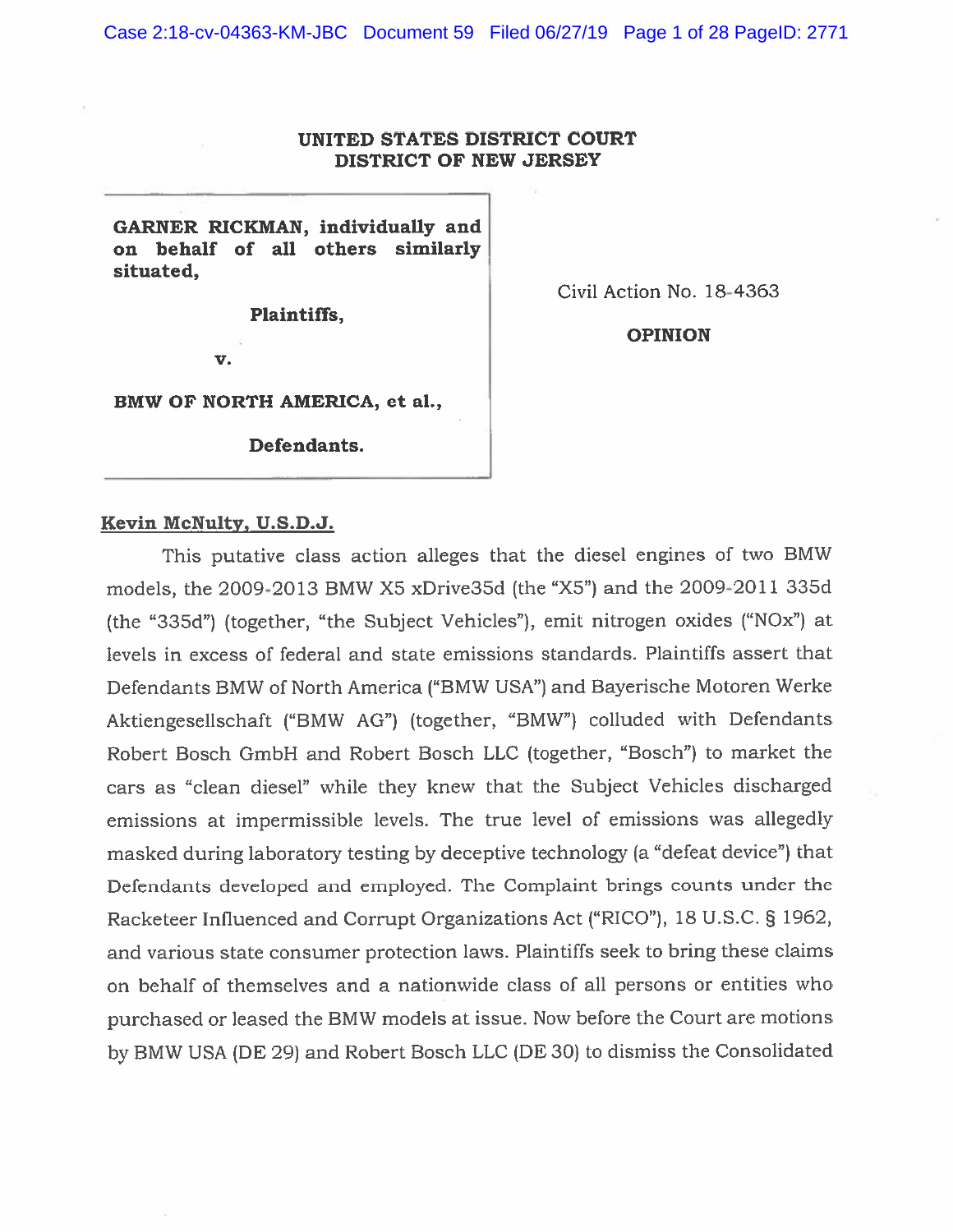Class Action Complaint ("the Complaint", DE 26, cited as "Comp.") pursuan<sup>t</sup> to Federal Rules of Civil Procedure 12(b)(1) and 12(b)(6).

There are some 42 named plaintiffs who allegedly own the X5 or 335D models. Lacking here is <sup>a</sup> straightforward allegation that an identified <sup>p</sup>laintiff bought <sup>a</sup> car which. when tested or analyzed, turned out to contain <sup>a</sup> defeat device. Rather, the Complaint alleges that one six-year-old X5 model car with 60,000 miles on the odometer was tested. It is not alleged that this car was owned by any plaintiff; it seems to be proffered as an exemplar. That testing revealed <sup>a</sup> discrepancy between on-road and laboratory emissions levels. There seems to have been no further physical or electronic analysis attributing the discrepancy, which might have <sup>a</sup> number of explanations, to <sup>a</sup> defeat device.

Such testing surely suffices to raise suspicions, if little more. The real weak link, however, is the suggested inference that anyone (including the 42 plaintiffs) who bought that model car unknowingly purchased <sup>a</sup> defeat device. <sup>I</sup> have examined the allegations in the context of other diesel vehicle defeat device cases in which motions to dismiss were denied. Those complaints tended to offer more corroboration, generally consisting of official findings or testing from independent sources which tended to sugges<sup>t</sup> <sup>a</sup> uniform practice of installing <sup>a</sup> defeat device in <sup>a</sup> particular model.

Here, however, the named Plaintiffs have not adequately alleged that they personally (or the putative class members) have suffered an injury in fact. For the reasons set forth below, Defendants' motions are granted and Plaintiffs' Complaint is dismissed. That dismissal is without prejudice to <sup>a</sup> properly supported motion to amend the complaint, perhaps following further scientific analysis. Before <sup>I</sup> will pu<sup>t</sup> this massive class action on the road, however, <sup>I</sup> will require <sup>a</sup> more careful look under the hood.

2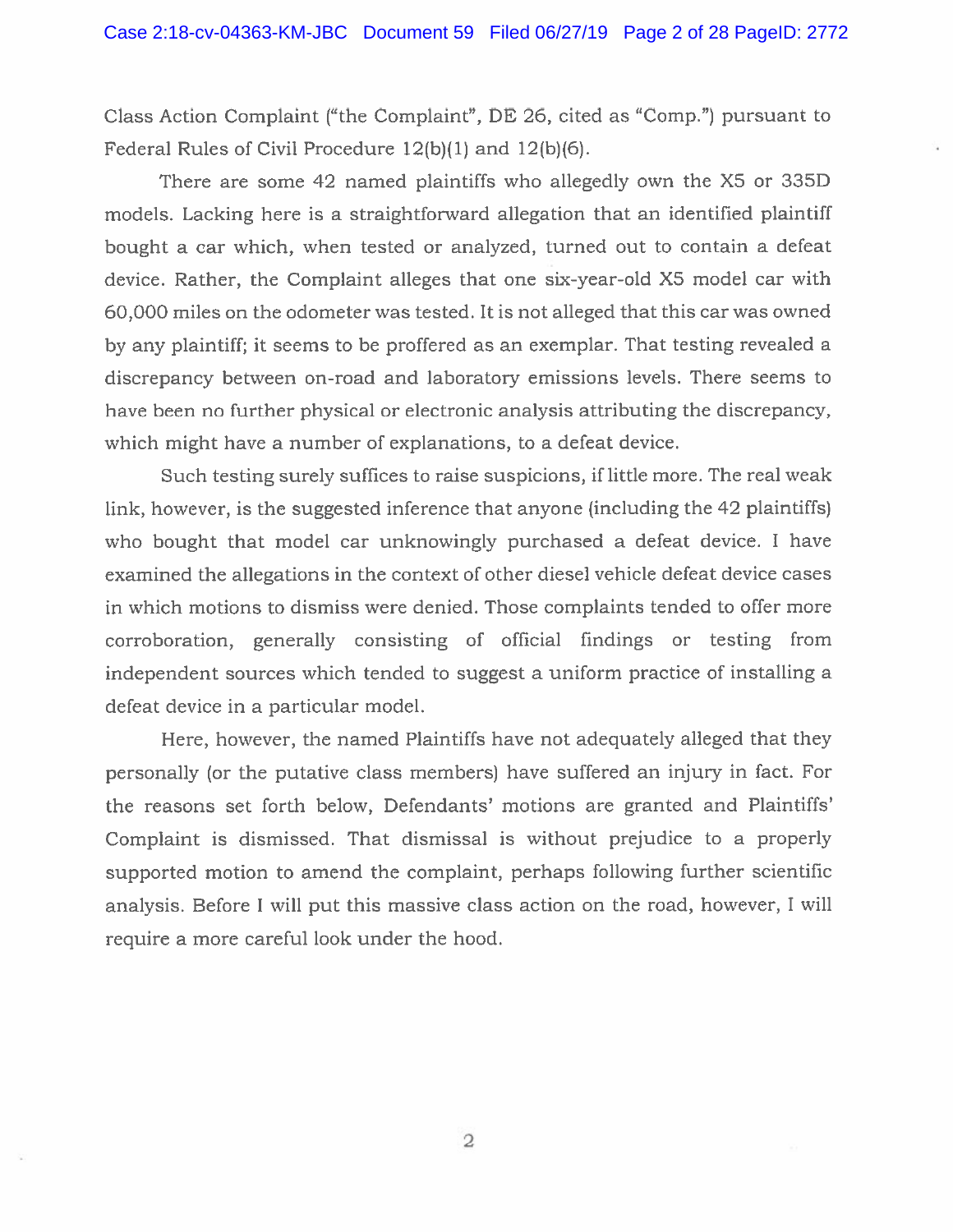#### I. BACKGROUND'

#### a. Procedural History

Plaintiffs initiated this action on March 27, 2018, originally under the caption Gamer Rickman v. BMW of North America, et al. (DE 1). Plaintiffs filed an amended complaint as of right on April 19, 2018, which was captioned Chad Maccanelli, et al., v. BMW of North America, et al. (DE 6). On May 8, 2018, certain other <sup>p</sup>laintiffs, represented by the same counsel, filed <sup>a</sup> complaint captioned Ricky Evans, et al. v. BMW of North America LLC, et al., Case No. 2:18-cv-08935, which added 21 new plaintiffs but was otherwise substantially identical to the complaint in Maccanelli. On August 3, 2018, Plaintiffs consolidated the two actions through the filing of <sup>a</sup> Consolidated Class Action Complaint, which is the currently operative pleading. (DE 26). In light of the consolidation, Plaintiffs voluntarily dismissed the complaint filed in the Evans matter. (DE 28).

On May 16, 2019, this case was reassigned from Judge Vazquez to Judge McNulty for all further proceedings. (DE 57). Presently before the Court are motions to dismiss the Consolidated Class Action Complaint by BMW USA (DE 29) and Robert Bosch LLC (DE 30).2 Plaintiffs filed briefs in opposition (DE 37, 39), to which Defendants replied (DE 43, 44). After briefing on the motions was

| "DE $"$ =               | Docket Entry number in this case                                          |
|-------------------------|---------------------------------------------------------------------------|
| "Comp. $\P$ $\degree$ = | Consolidated Class Action Complaint (DE 26)                               |
| "BMW Br." $=$           | BMW's Brief in Support of its Motion to Dismiss (DE 29-1)                 |
| "Pl. BMW Opp." $=$      | Plaintiffs' Opposition Brief to BMW's Motion (DE 37)                      |
| "Bosch Br." $=$         | Bosch's Brief in Support of its Motion to Dismiss (DE 30-1)               |
|                         | "Pl. Bosch Opp." = Plaintiffs' Opposition Brief to Bosch's Motion (DE 39) |

Record items will be abbreviated as follows. Citations to page numbers refer to the page numbers assigned through the Electronic Court Filing system, unless otherwise indicated.

<sup>2</sup> BMW USA and Robert Bosch LLC assert that BMW AG and Robert Bosch GmbH have not been served. (BMW Br. at 14, n. 4; Bosch Br. at 11, n. 1). BMW AG and Robert Bosch GmbH have not joined in either motion to dismiss.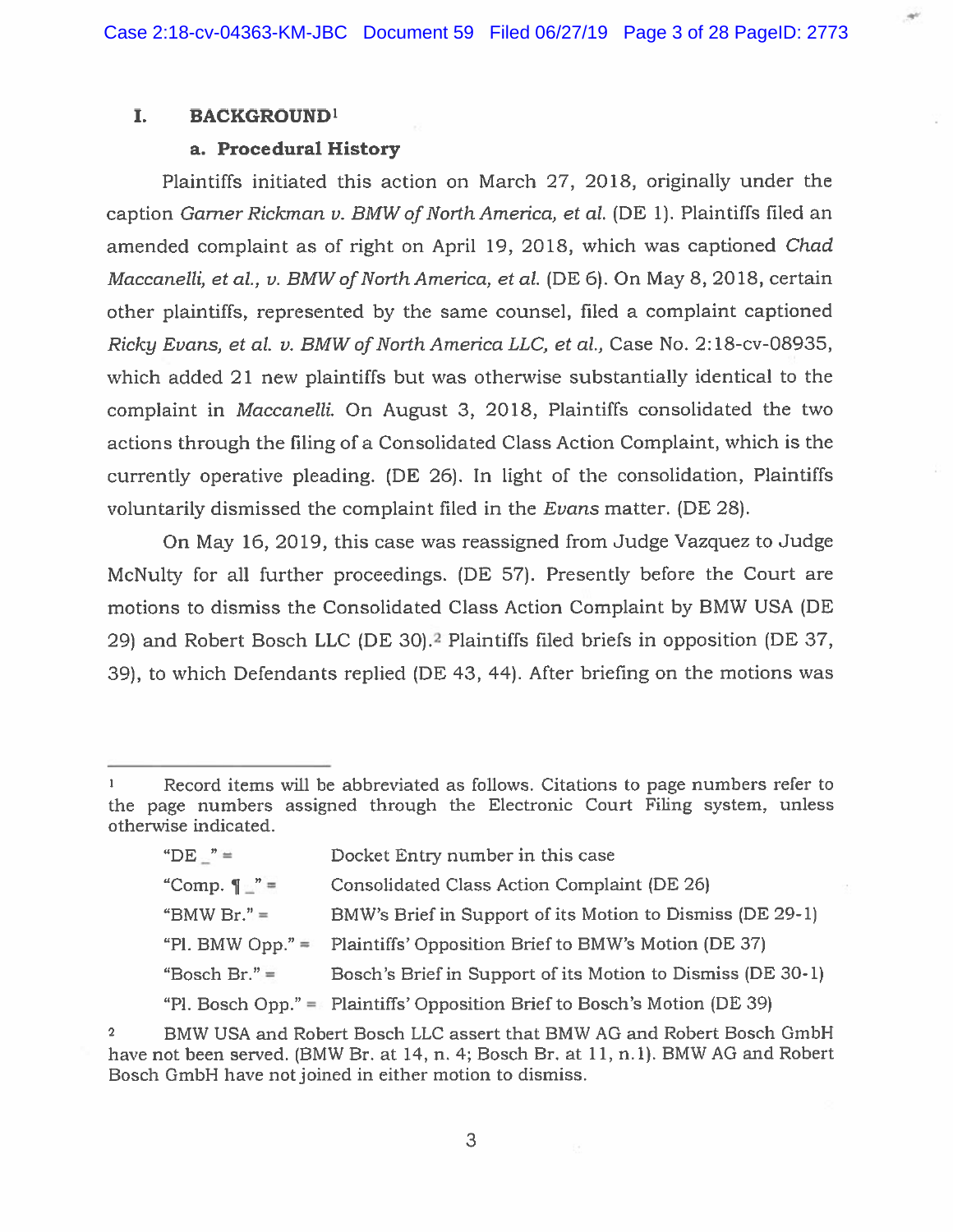complete, Plaintiffs filed notices of supplemental authority (DE 46, 49, 50), and BMW USA and Robert Bosch LLC filed responses (DE 47, 48, 51).

# b. Factual Summary3

BMW makes and sells automobiles. Bosch is alleged to have manufactured components that enabled BMW to fool regulatory tests of their cars' emissions.

Recently, several leading auto manufacturers, most prominently Volkswagen, have been embroiled in civil and criminal proceedings involving assertions that they evaded emissions standards for their diesel vehicles. Such evasion typically included the use of <sup>a</sup> defeat device, consisting of software within <sup>a</sup> car that alters the emission control system when tested by regulators in <sup>a</sup> specific test environment. This use of <sup>a</sup> defeat device would deceptively make <sup>a</sup> car's emissions appear to be lower when tested in the lab than they would be under normal road conditions. In this way, <sup>a</sup> defeat device enables the vehicle to pass emissions tests but then reduces the effectiveness of the emissions control system during normal operation.

Other leading diesel manufacturers have been accused of misleading regulators in this fashion. Volkswagen <sup>p</sup>led guilty to criminal violations of the Clean Air Act; Mercedes is under investigation by the U.S. Department of Justice ("DOJ"); Fiat Chrysler Automobiles ("FCA") has been subjected to civil proceedings by the Environmental Protection Agency ("EPA"). (Comp.  $\P\P$  3, 9-11, 74). According to Plaintiffs, these diesel manufacturers used defeat devices made by Bosch that turn off or turn down emission controls when the vehicles electronically sense that they are not in <sup>a</sup> test environment.

Plaintiffs assert that BMW and Bosch have similarly engaged in an unlawful scheme to evade emissions standards with <sup>a</sup> defeat device for the Subject Vehicles. Specifically, <sup>p</sup>laintiffs claim that due to the use of <sup>a</sup> defeat

<sup>3</sup> On <sup>a</sup> facial jurisdictional challenge to <sup>a</sup> complaint pursuan<sup>t</sup> to Federal Rule of Civil Procedure 12(b)(l) and <sup>a</sup> motion to dismiss for failure to state <sup>a</sup> claim pursuan<sup>t</sup> to Federal Rule of Civil Procedure 12(b)(6), <sup>I</sup> accep<sup>t</sup> all well-pleaded factual allegations as true and view them in the light most favorable to the plaintiff. Cardio—Med. Assoc., Ltd. v. Crozer—Chester Med. Ctr., 721 F.2d 68, 75 (3d Cir. 1983). See Section II, infra.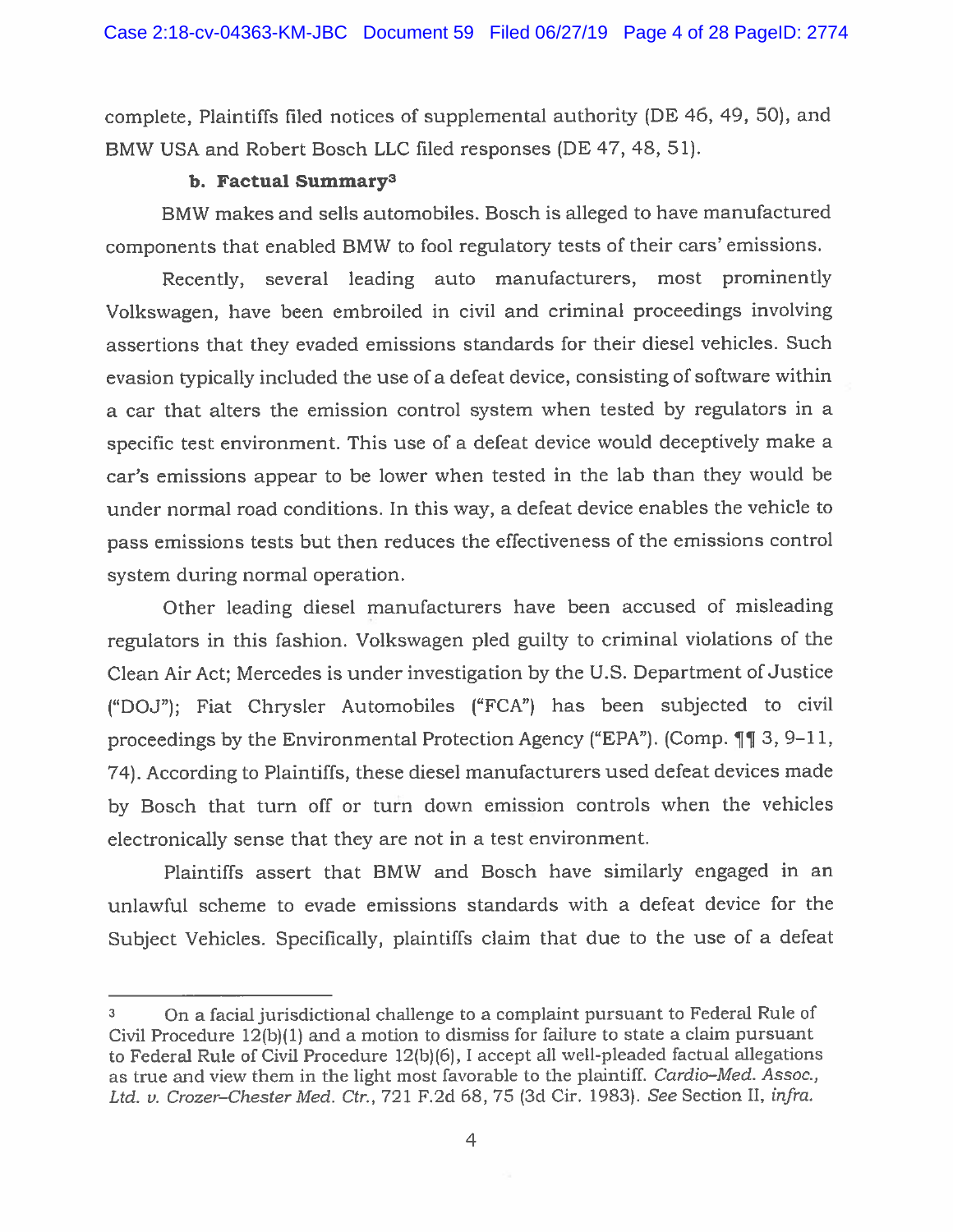device the Subject Vehicles emit levels of NOx many times higher than (i) their gasoline counterparts; (ii) what <sup>a</sup> reasonable consumer would expect; (iii) what BMW has advertised; (iv) the EPA's and certain states' maximum standards; and (v) the levels necessary to obtain certificates of conformity, <sup>a</sup> prerequisite to selling motor vehicles in the United States. (Comp. ¶ 2).

#### i. Parties

BMW USA is <sup>a</sup> corporation doing business in all fifty states and the District of Columbia that is organized under the laws of Delaware with its principal <sup>p</sup>lace of business in New Jersey. (Comp. ¶ 61). BMW USA manufactured, sold, and warranted the Subject Vehicles throughout the United States at all relevant times to this action and installed the diesel engine systems. (Id.  $\P$  62). Germanybased BMW AG, which supervised the manufacturing and advertisements of the Subject Vehicles in the United States, is the paren<sup>t</sup> company of the BMW Group.  $(Id. \, \P \, 63)$ .

Robert Bosch LLC is organized under the laws of Delaware and has its principal <sup>p</sup>lace of business in Michigan. (Comp. 9 68). Robert Bosch GmbH is <sup>a</sup> German multinational engineering and electronics company headquartered in Germany and is the paren<sup>t</sup> company of Robert Bosch LLC. (Id. ¶ 67). Plaintiffs refer to both entities jointly as "Bosch" and assert that the Bosch entities share a collective identity.  $Id. \parallel 69-72, 230$ .

### ii. Plaintiffs' Testing and Defeat Device Allegations

Plaintiffs claim that Bosch developed and manufactured the electronic diesel control ("EDC") that allowed BMW to implement defeat devices in the Subject Vehicles as a means of evading regulatory scrutiny. (Comp. ¶¶ 15, 64, 67 ,70, 201—14). One such Bosch EDC—the EDC17—allegedly is <sup>a</sup> "perfect enabler" for the use of <sup>a</sup> defeat device because it empowers software within the car to detect whether the car is experiencing <sup>a</sup> test environment versus normal driving conditions and alters emissions output accordingly. (Id.). Almost all of the diesel vehicle manufacturers who allegedly manipulated emissions in the U.S., see supra, used <sup>a</sup> Bosch EDC17 device. (Id.). German and U.S. prosecutors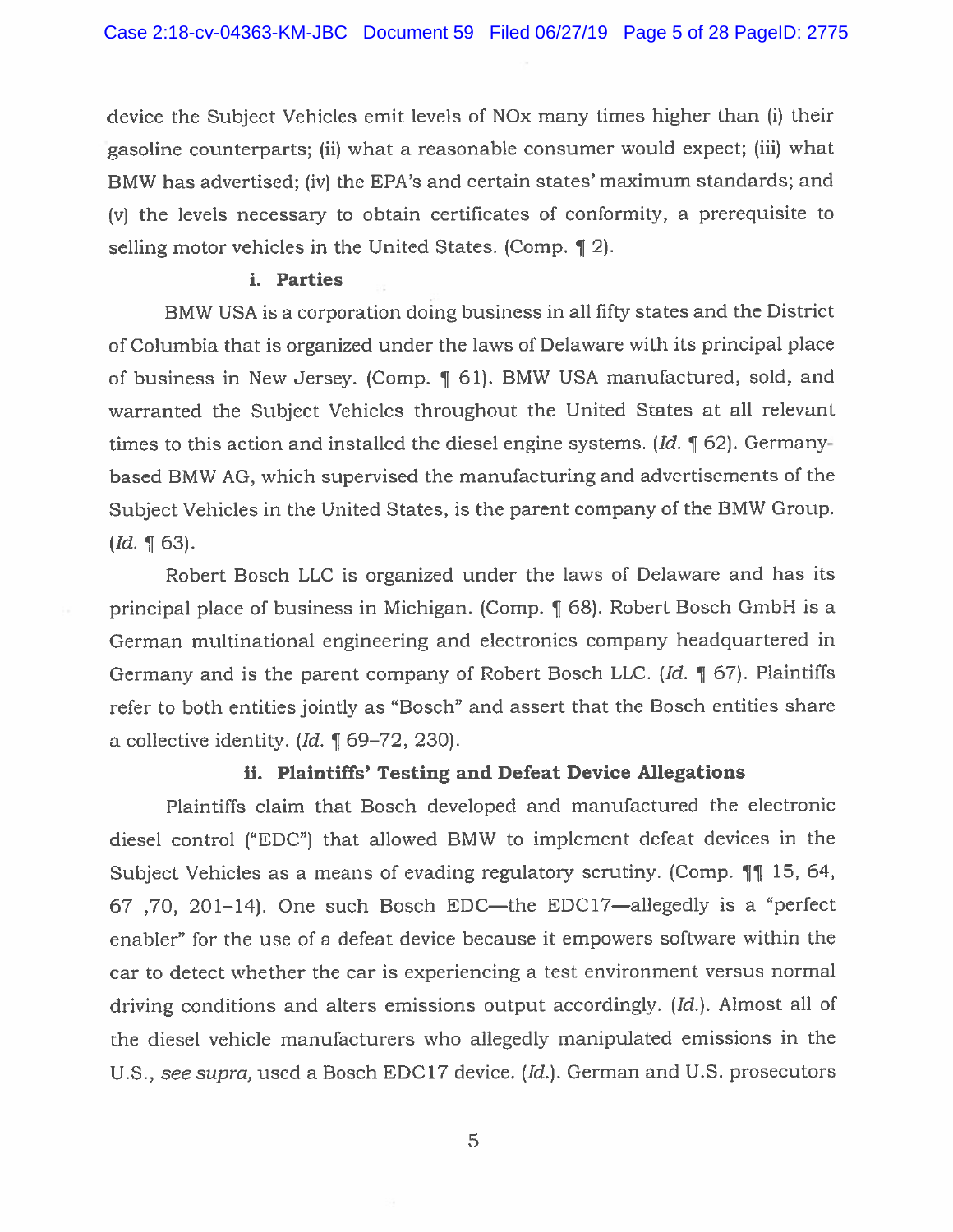are currently investigating certain Bosch managers for their role in the emissions scandal involving Volkswagen and other manufacturers.  $Id. \P \P$  73, 74). The Complaint alleges that, since the BMW Subject Vehicles use <sup>a</sup> Bosch EDC17, as did the Volkswagen cars and other suspec<sup>t</sup> diesel vehicles, "Bosch was <sup>a</sup> participant in the scheme to hide the true emissions" of the Subject Vehicles. (Id. ¶ 75).

In order to be sold in the United States, <sup>a</sup> vehicle must be covered by <sup>a</sup> certificate of conformity ("COC") issued by the EPA. (Comp. ¶ 77). The COC certifies that the vehicle comports with the specific emissions standards for pollutants set forth in the Clean Air Act. (Id.  $\P$  $\P$  76–77, 85, 108). To receive a COC, <sup>a</sup> diesel vehicle must not emit more than <sup>a</sup> specific amount of both NOx, which is a byproduct of diesel combustion, and particulate matter ("PM"). *[Id.*  $\P\P$ 82–83, 85, 108).<sup>4</sup> Pollution from NO<sub>x</sub> and PM has been linked with serious environmental problems and health risks. (Id.  $\P\P$  6, 78, 81–83, 106, 265–67). Diesel engines have higher NOx and PM emissions than their gasoline counterparts due to differences in fuel combustion and the treatment of emissions within the engine following combustion. (Id. 184).

A manufacturer's application for <sup>a</sup> COC must accurately describe the vehicle "in all material respects," including any auxiliary emission control device ("AECD") installed in the vehicle. (Comp.  $\blacksquare$  85, 109, 209, 244). A defeat device is <sup>a</sup> type of AECD. (Id.). <sup>A</sup> manufacturer would not be able to obtain <sup>a</sup> COC if it disclosed the existence of <sup>a</sup> defeat device because defeat devices impermissibly reduce the effectiveness of an automobile's emission control system during normal driving use. (*Id.*  $\P\P$  4, 110, 209–10).

California emission standards are more stringent than those of the EPA. (Comp. 9 85, 111). California's state regulator, the California Air Resources Board ("CARB"). requires <sup>a</sup> similar application from automakers to obtain an executive order confirming compliance with California's emission regulations—the analog to the EPA's COC—as a prerequisite to selling cars in California. (Id.  $\parallel \parallel$  85, 111, 116). Under certain circumstances, <sup>a</sup> manufacturer could demonstrate compliance with California standards as part of its application to the EPA. (Id. ¶ 113).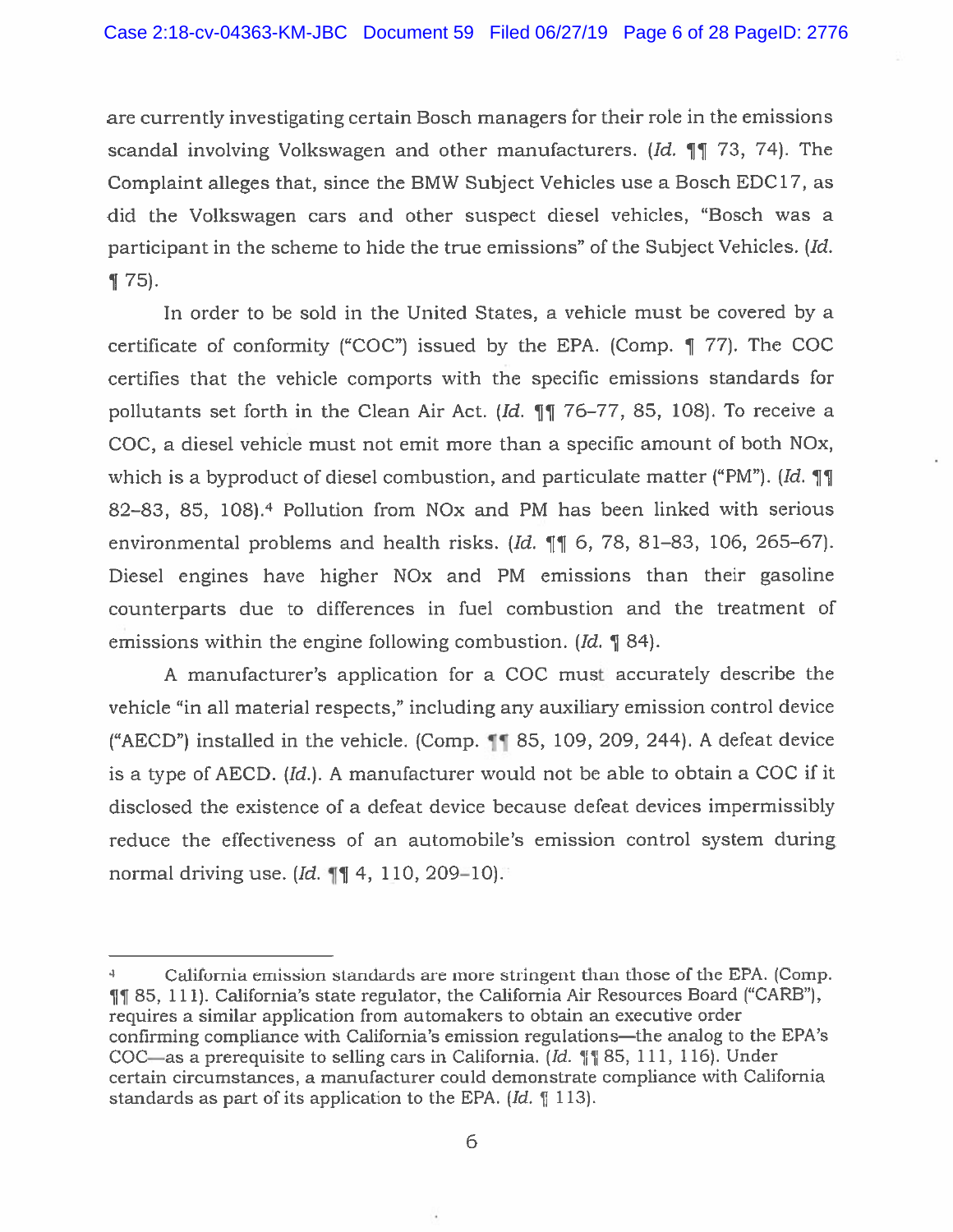Here, Plaintiffs allege that BMW failed to disclose to regulators the presence of one or more defeat devices that it developed with Bosch for the two BMW diesel vehicles at issue. (Comp. 11 15, 210). As discussed below, Plaintiffs base their allegation on an inference from their own testing on one vehicle. They argue that since that one vehicle emitted suspiciously discrepant levels of emissions during road testing and lab testing, it follows that <sup>a</sup> defeat device must be presen<sup>t</sup> in all the Subject Vehicles.

When regulators test emission levels in <sup>a</sup> lab, they typically do so with <sup>a</sup> device called <sup>a</sup> chassis dynamometer, which might be compared to <sup>a</sup> treadmill. (Comp. ¶ 116, 146, 208). <sup>A</sup> chassis dynamometer is "a fixture that holds <sup>a</sup> car in <sup>p</sup>lace while allowing its driven wheels to turn with varying resistance meant to simulate the actual load on the engine during on-road driving." (Id.). The regulators then measure the emission levels at varying speeds and acceleration levels to see if the tested vehicle meets the relevant emission standards. (Id) When properly calibrated, the chassis dynamometer can simulate real world driving with <sup>a</sup> high degree of accuracy. (Id. ¶ 146).

<sup>A</sup> separate form of testing can be done using <sup>a</sup> portable emission measurement system ("PEMS"), which measures the gaseous emissions from <sup>a</sup> vehicle, including NOx and PM. Being portable, the device can test emission levels during normal, on-road driving. (Comp. ¶ 143). The critical distinction between PEMS and chassis dynamometer testing, then, is that the PEMS can operate during normal driving, while the chassis dynamometer operates only in <sup>a</sup> simulated, laboratory setting. (Id. ¶ 143, 146).

Previously, defeat devices circumvented regulatory scrutiny by detecting that the vehicle was on a chassis dynamometer—*i.e.*, not actually driving on the road. (Comp.  $\P$  2, 14, 157–58). If so, the defeat device would limit the emissions output to meet regulatory standards.<sup>5</sup> If not—*e.g.*, when the vehicle was driven

One way that <sup>a</sup> defeat device can be triggered is with <sup>a</sup> change in ambient temperature. (Comp. 156). Both high and very low ambient temperatures cannot be tested in <sup>a</sup> chassis dynamometer laboratory, so when the vehicle senses that it is in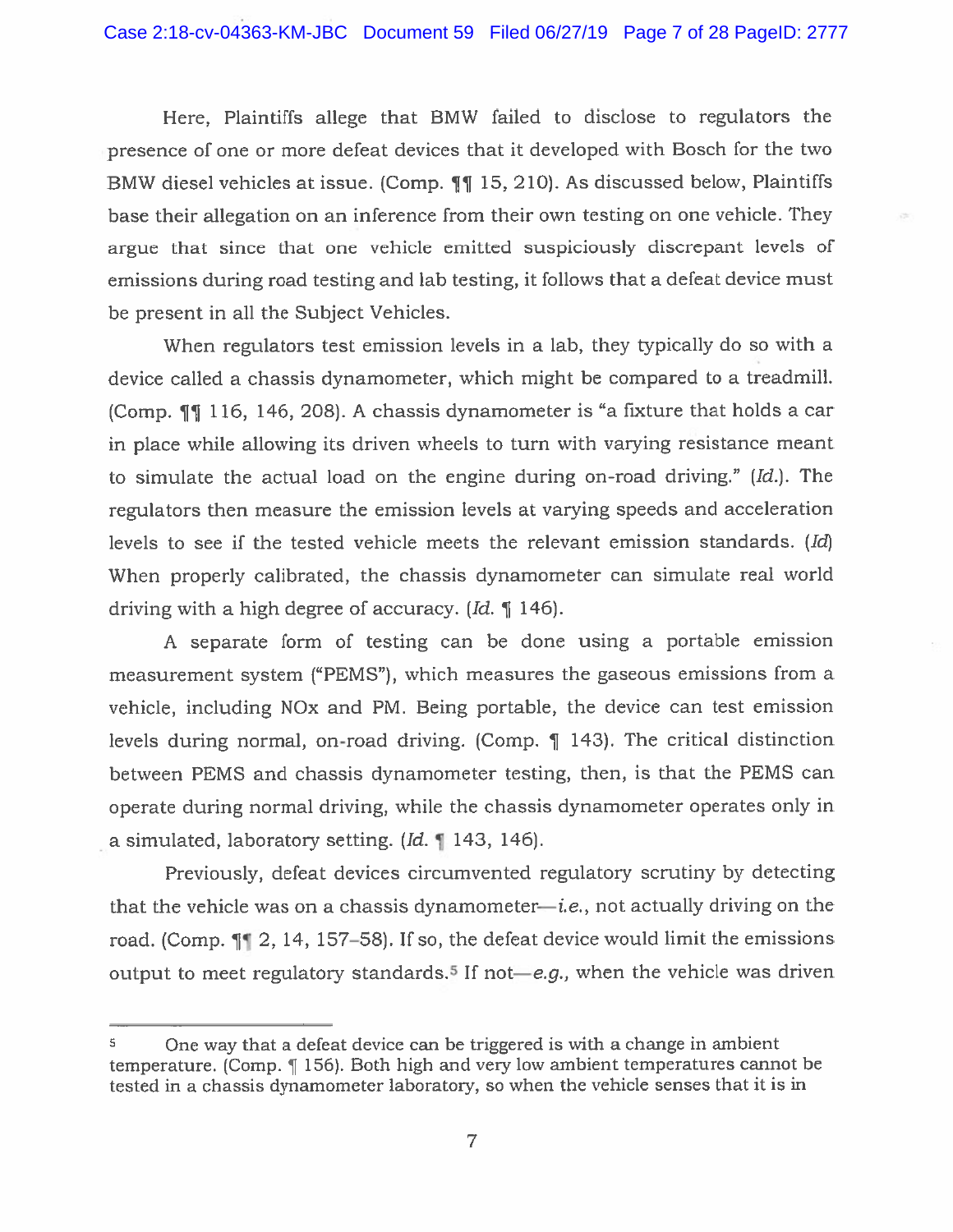on the road under normal conditions—the emission levels would not be limited, allowing the car to have better fuel economy and superior driving performance.  $(Id.).$ 

Prior to the revelations of the Volkswagen scandal in 2015, regulators did not perform PEMS testing for the relevant diesel vehicles, but instead relied on chassis dynamometer testing to certify regulatory compliance. (Comp. ¶ 146). Volkswagen's manipulation of chassis dynamometer results came to light when <sup>a</sup> group of university scientists working with <sup>a</sup> nonprofit organization performed PEMS testing on Volkswagen diesel cars. They noticed that Volkswagen emissions levels, as revealed by PEMS testing, did not meet regulatory standards, and they reported their findings to regulators.  $Id. \parallel 144$ .

An emissions test cycle defines <sup>a</sup> protocol that specifies certain criteria under which an engine is tested, including lab temperature, vehicle conditions, and varying sample speeds. (Comp. ¶ 115). The test cycle defines the vehicle spee<sup>d</sup> and time intervals at which the vehicle runs at <sup>a</sup> certain speed. The object is to simulate <sup>a</sup> typical driving scenario and provide <sup>a</sup> uniform protocol for testing purposes. (Id.). The protocol that the EPA uses for emission certification and fuel economy testing of passenger vehicles is called the FTP-75 (Federal Test Procedure) cycle. (Id.).

The FTP-75 is the primary dynamometer cycle used to certify light and medium duty passenger cars and trucks. (Comp. ¶ 117). This cycle incorporates rapid changes in speed and acceleration meant to reflect city driving (*i.e.*, frequent stops), along with some steadier, higher speed sections meant to account for highway driving. (Id.  $|| \cdot || \cdot ||$  115, 117). Regulators measure emissions during the test cycle and compare those levels to an emissions standard that defines the maximum pollutant levels that can be released during such <sup>a</sup> predefined cycle. (Id. ¶ 116).

one of those temperatures, its emission output changes. (Id.). For other ways that <sup>a</sup> device defeat can detect that the vehicle is being tested, see Comp. ¶ 208.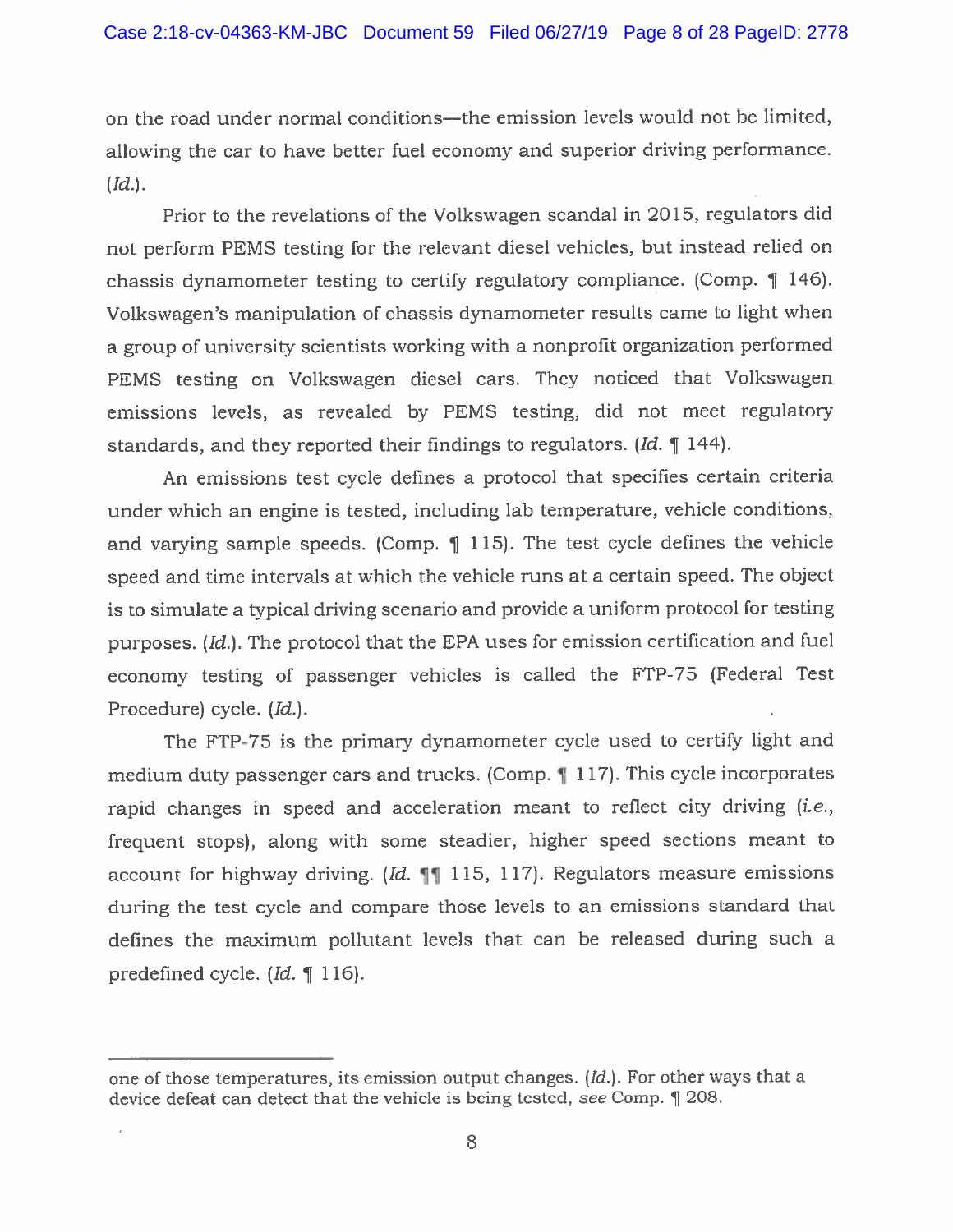The FTP-75 comprises three separate phases. (Comp.  $\P$  177). It begins with <sup>a</sup> "cold start" <sup>p</sup>hase ("Phase 1"), meaning that the vehicle starts the test cycle with the engine having been off for at least eight hours. (Id.  $\P$ ] 118, 178). The "cold start" portion of the FTP-75 test is challenging for diesel engines employing selective catalytic reduction technology because catalysts meant to control emissions are not ye<sup>t</sup> at temperatures where they work effectively. (Id.). The second <sup>p</sup>hase ("Phase 2") starts immediately after Phase <sup>1</sup> and is <sup>a</sup> stabilized phase. (Id.  $\P$ ] 179-80, 185). The third phase ("Phase 3") is a "hot" phase; it occurs after the vehicle is turned off for ten minutes following Phase 2.  $Id. \P\P$ 179—80, 185). Regulators test emission levels during each of the three <sup>p</sup>hases of the FTP-75 test cycle. (Id. 181).

The <sup>p</sup>laintiffs here performed emissions testing on one model year <sup>2012</sup> X5 (the "Tested Vehicle").6 The tests encompasse<sup>d</sup> both PEMS and chassis dynamometer testing meant to replicate the FTP-75 test cycle. (Comp. ¶ 141). The Tested Vehicle had around 60,000 miles on it at the time of Plaintiffs' testing. (*Id.*). Plaintiffs inspected the Tested Vehicle to ensure that it had no engine faults, that regular maintenance had been performed, that the vehicle had not been in an accident, and that the emission control components were functioning properly. (Id. ¶ 141).

Plaintiffs assert that the Tested Vehicle is "representative of the entire population" of the Subject Vehicles, including all X5 vehicles for the years <sup>2009</sup> through 2013 and all 335d vehicles for the years 2009 through 2011. (Comp.  $\P\P$ 141, 161). Plaintiffs contend that it was not necessary to separately test an exemplar of the 335d model, because the "engine architecture is nearly identical for both the X5 and 335d with the only difference being that the X5 employs both high- and low- pressure [exhaust gas recirculation ("EGR")] because of its higher weight, while the 335d uses high pressure EGR only."  $Id. \parallel \parallel 91$ , 100, 161).

<sup>6</sup> The Complaint is silent as to the owner of the Tested Vehicle. (See Comp. ¶ 141). Six of the individual <sup>p</sup>laintiffs allege that they own <sup>a</sup> <sup>2012</sup> X5, as oppose<sup>d</sup> to <sup>a</sup> 335d or <sup>a</sup> different model year X5, however none of those <sup>p</sup>laintiffs allege that they are the owner of the Tested Vehicle. (See Comp.  $\P$  30, 40, 49(c), 53, 57, 58).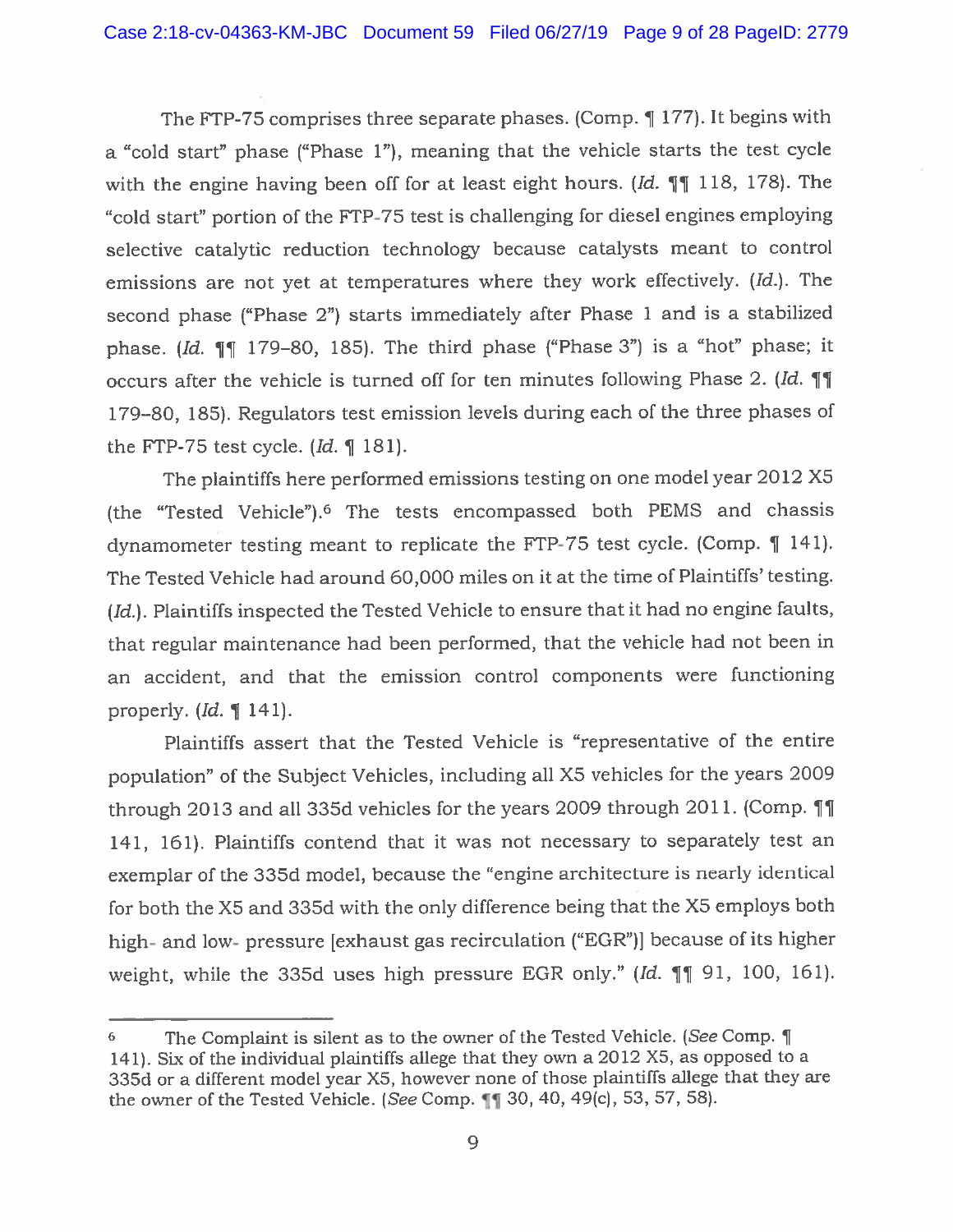Otherwise, all other aspects of the engine are "nearly identical." (Id. ¶ 91, 100, 161). Furthermore, "all other model years (subsequent to 2009} are identical to the 2009 [X5j model year from an emissions standpoint" and BMW "did not change the engine in any significant way with respec<sup>t</sup> to diesel emissions in these models." (*Id.*  $\P$  161–62).

Plaintiffs evaluated the emission levels of the Tested Vehicle using <sup>a</sup> chassis dynamometer in <sup>a</sup> way intended to replicate the FFP-75 test cycle. (Comp. ¶ 177—89). For Phase 2, Plaintiffs' testing found that the composite emission levels of the Tested Vehicle on the chassis dynamometer was "quite close to the standard."  $Id. \parallel \parallel 186-88$ . In other words, the Tested Vehicle "appears to be working as designed on the chassis dynamometer" during Phase 2. (Id. ¶ 189).

Not so the PEMS testing. Plaintiffs' PEMS testing, which was intended to "closely approximate" the FTP-75 certification test cycle, revealed that the Tested Vehicle had emissions levels that were higher than regulatory standards. (Comp. ¶9 163—76). According to Plaintiffs, over the course of 2,401 miles of testing on flat road highway driving, the Tested Vehicle released emissions above the "emission standard" for 82% of the miles it travelled.  $Id. \text{ and } 163-66$ .

Based on Plaintiffs' PEMS testing, the emission levels of the Tested Vehicle for flat road testing increased when the ambient temperature was outside of the dynamometer test lab temperature range, which is between 68°F and 86°F. (Id.  $\P$  167–71). When the Tested Vehicle was near 72°F, which is within the certification test window, the emissions met the regulatory standard.  $Id. \parallel 167$ . However, when tested between 50°F and 60°F, which is below the certification temperature window, the emissions "increased dramatically." (Id. ¶ 168). The implication is that the Defendants intentionally designed the emission controls to game the ambient temperature parameters.  $Id. \parallel \parallel 169-71$ .

For Plaintiffs' PEMS highway testing on hills, emission levels increased as the road grade, or incline, increased. (Id.  $\P$  $\P$  172–73). The implication here is that emission controls are "de-rated (turned down or off) on hills." (Id. ¶ 173). During

10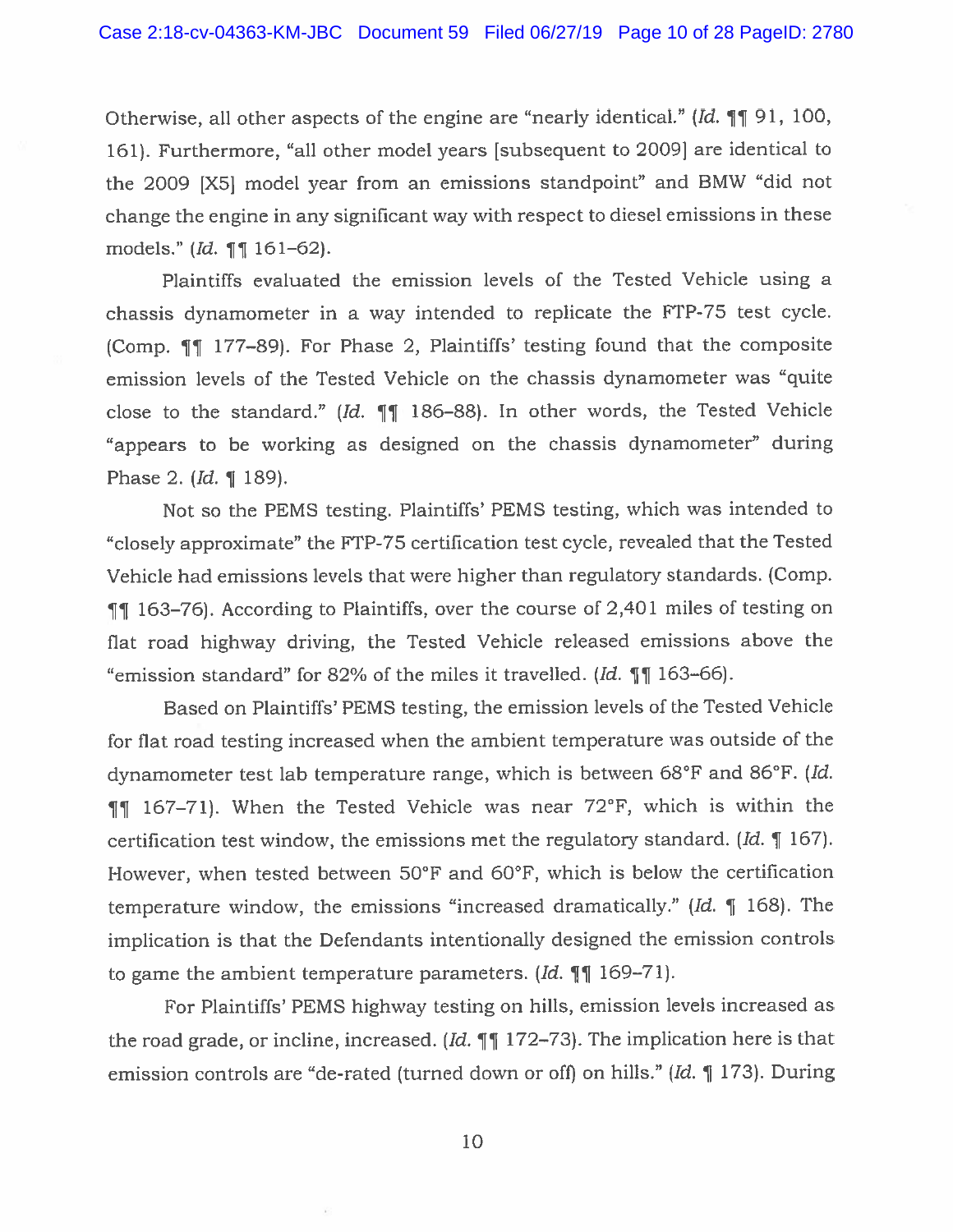PEMS "stop and go testing," Plaintiffs' found emissions to be on average 8.5 times higher than the certification standard. (Id.  $\P\P$  174–76).

The FTP-75 test cycle specifies precise speeds at any given time during the test. (Comp. 1 191). The required spee<sup>d</sup> at each point during the test is called the "trace." (Id.).<sup>7</sup> For Plaintiffs' PEMS testing, during Phase 2 of the FTP-75 test cycle (the stabilized <sup>p</sup>hase), the emission levels corresponded closely with the emission results found on the dynamometer. (Id.  $\parallel$  190). However, when the PEMS testing for Phase <sup>2</sup> was conducted under the same overall average speed, "but <sup>a</sup> different and arbitrary test trace," emission levels "increase[dj dramatically." (Id.  $\parallel$  191).<sup>8</sup> In other words, "when the test trace is arbitrarily changed to another trace with <sup>a</sup> similar profile, emissions increase. . . by <sup>a</sup> factor of 10." (Id. ¶ 192). From this, Plaintiffs deduce that "BMW appears to detect the test trace and reduce the effectiveness of the [selective catalytic reductionj system when it detects [that] the FTP-75 test cycle is not being run." (Comp.  $\P\P$ 193—94). Stated differently, the Tested Vehicle is "able to detect the certification test cycle and adjust the emissions performance when it 'knows' the test cycle is not being run." (Id.).

With respect to Phase 1 of the FTP-75 test cycle (the "cold" start), Plaintiffs' testing indicated that the emissions of the Tested Vehicle during on-road PEMS testing were 3,3 times the level found on the chassis dynamometer. (Comp. ¶ 196). With respect to Phase 3 of the FTP-75 test cycle (the "hot" start), Plaintiffs' testing indicated that the emissions of the Tested Vehicle during on-road PEMS testing was around 5 times the level found on the chassis dynamometer. (Id.  $\P$ ]

<sup>&</sup>lt;sup>7</sup> Plaintiffs include a graph of the FTP-75 test cycle indicating the required speed in miles per hour on the X-axis and the time in seconds on the Y-axis. (Comp. ¶ 181). Ostensibly, this graph indicates the "trace" of the FTP-75 test cycle—i.e., the required speed for a given time.  $Id. \mathcal{L} \mathcal{L} \mathcal{L} \mathcal{L} \mathcal{L} \mathcal{L} \mathcal{L} \mathcal{L} \mathcal{L} \mathcal{L} \mathcal{L} \mathcal{L} \mathcal{L} \mathcal{L} \mathcal{L} \mathcal{L} \mathcal{L} \mathcal{L} \mathcal{L} \mathcal{L} \mathcal{L} \mathcal{L} \mathcal{L} \mathcal{L} \mathcal{L} \mathcal{L} \mathcal{L} \mathcal{L} \mathcal{L} \mathcal{L} \mathcal{L} \mathcal{L} \math$ 

<sup>&</sup>lt;sup>8</sup> Plaintiffs describe this arbitrary and different test trace speed as "parametrically similar" to Phase 2 of the FTP-75 test cycle. (Comp. 194).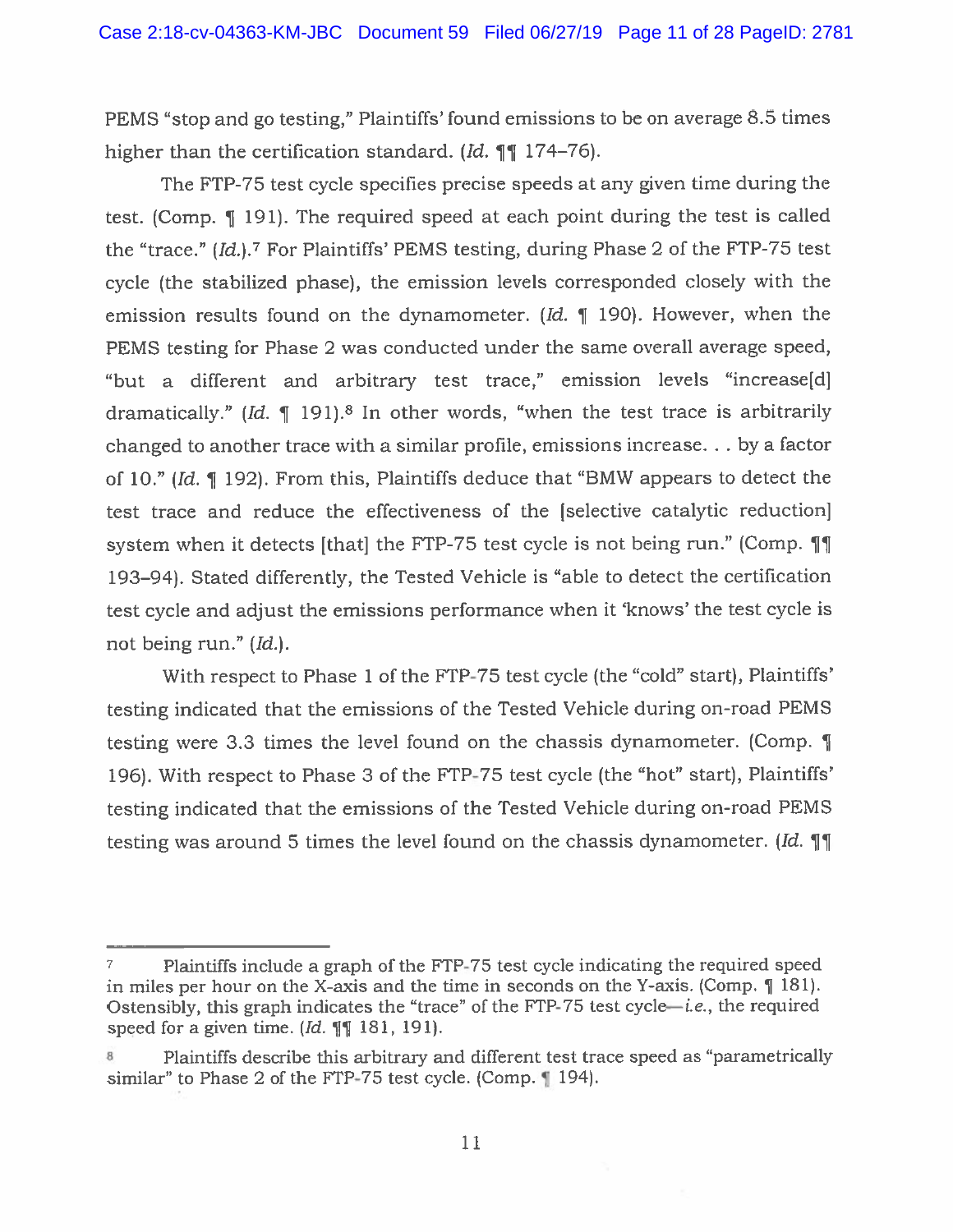197—98).° Plaintiffs contend that these results "show that BMW is employing an illegal software defeat strategy" for both Phase 1 and Phase 3 of the FTP-75 cycle.  $(Id. \mathbf{199}).$ 

Plaintiffs also allude to <sup>a</sup> 2016 study conducted by <sup>a</sup> European group called Transportation and Environment, which allegedly found that certain other BMW diesel vehicles, along with almost every new diesel model, showed significant discrepancies between real-world emissions and laboratory emissions. (Comp.  $\P$ <sup>199</sup>, 200, 274-75, 278). Additionally, in September 2017, the International Council on Clean Transportation ("ICCT") authored <sup>a</sup> repor<sup>t</sup> analyzing the real world versus lab testing emissions of many manufacturers' vehicles. (Id. ¶ 279). The ICTT found that certain BMW vehicles (not the Subject Vehicles at issue here) produced emissions above European regulatory standards. (Id. ¶ 279).

Plaintiffs generally contend that the existence of "a worldwide diesel emissions cheating scandal" lends credence to the <sup>p</sup>lausibility of their specific allegations against BMW and Bosch. (Id.  $\P$  $\P$  270–79).

### iii. Marketing

BMW promoted the Subject Vehicles to potential consumers as delivering reduced NOx emissions and generally as "clean vehicle[s}." (Comp. ¶ 119). These marketing claims fall into three broad subcategories: (1) the Subject Vehicles meet federal and/or state emission standards (Id. ¶¶ 92, 121, 125, 127, 133, 135—36, 138, 140); (2) the Subject Vehicles have "less emissions" than other versions of BMW cars (Id. 11 92, 121, 122, 123, 125–27, 129–30, 132, 135, 137, 139—40); and (3) the Subject Vehicles are generally "environmentally friendly" and actively help to "protect" the environment  $Id. \P \P 125, 128-29, 133, 140$ .

The Complaint at  $\P$ <sup>197–98</sup> incorrectly refers to Phase 1 when discussing Phase 3. The chart at those paragraphs and the discussion about the hot start <sup>p</sup>hase make clear that the Plaintiffs intended to discuss Phase 3 and that the references to Phase 1 here are <sup>a</sup> typographical error.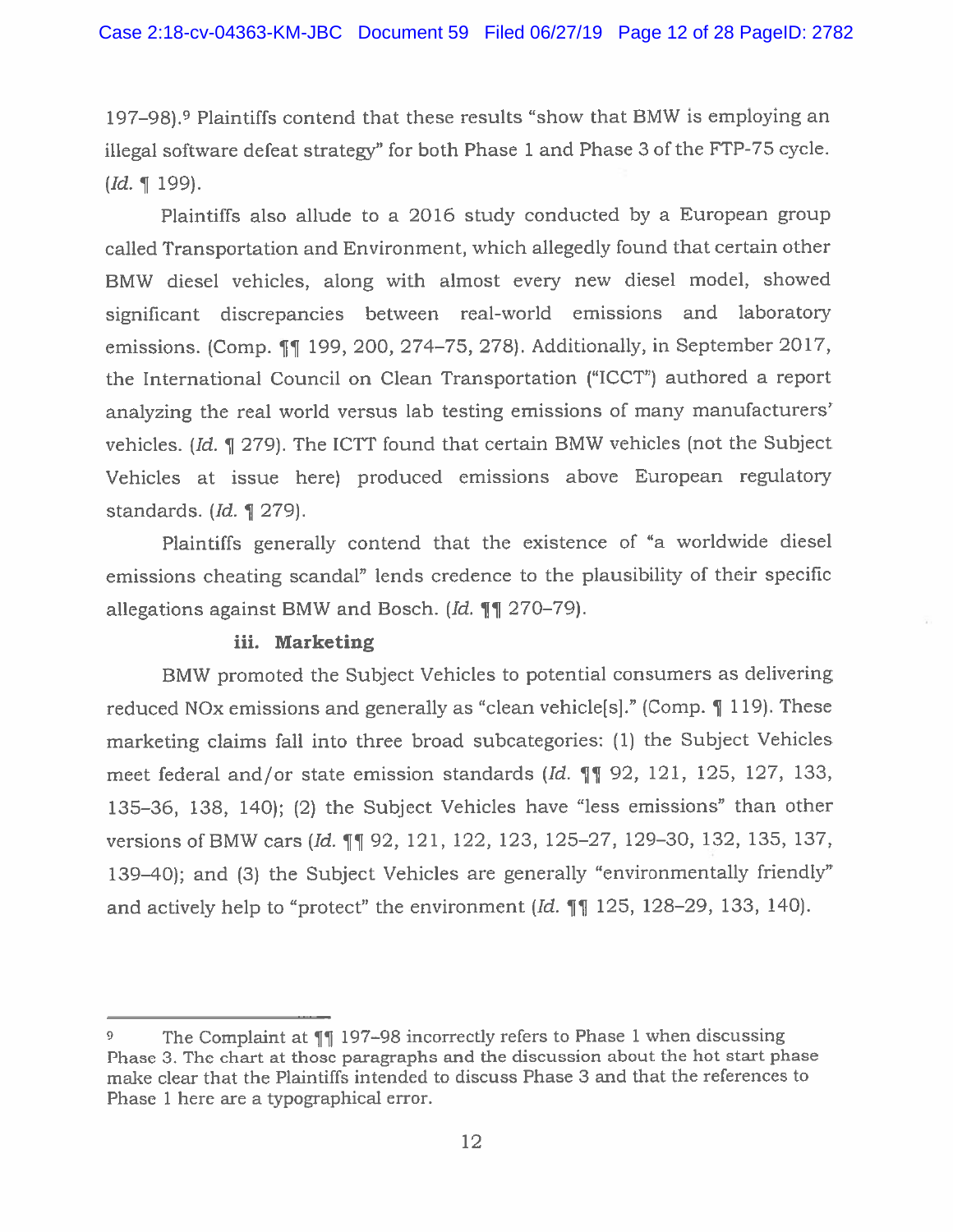Additionally, Bosch marketed "clean diesel" technology in the United States by communicating with the public through trade organizations about the benefits of "clean diesel." (Comp.  $\P\P$  66, 232–242, 258–63).

## iv. Legal Claims

Plaintiffs assert causes of action for violations of RICO (Comp. 11 298-346) and several states' consumer protection laws ( $Id. \P \P$  347–1342). With respect to economic harm, Plaintiffs allege that if they had known about the purportedly true level of emissions produced by the Subject Vehicles they would not have purchased or leased them, or would have paid <sup>a</sup> lower price. (Id. ¶ 268). Plaintiffs seek damages, injunctive relief, and equitable relief related to the design, manufacturing, marketing, sale, and leasing of the Subject Vehicles.

### II. STANDARD OF REVIEW

Federal courts are courts of limited jurisdiction which are confined to the adjudication of "cases" or "controversies" as permitted by Article III of the Constitution. Sec U.S. Const., Art. III, § 2. The case-or-controversy requirement requires that a plaintiff possess constitutional standing. Taliaferro v. Darby Twp. Zoning Bd., <sup>458</sup> F.3d 181, <sup>188</sup> (3d Cir. 2006). For <sup>a</sup> <sup>p</sup>laintiff to have constitutional standing, the following three elements must be present: "the <sup>p</sup>laintiff must have (1) suffered an injury in fact, (2) that is fairly traceable to the challenged conduct of the defendant, and (3) that is likely to be redressed by <sup>a</sup> favorable judicial decision." Spokeo, Inc. v. Robbins, <sup>136</sup> 5. Ct. 1540, <sup>1547</sup>  $(2016)$ ; In re Nickelodeon Consumer Privacy Litig., 827 F.3d 262, 272 (3d Cir. 2016). "The <sup>p</sup>laintiff, as the party invoking federal jurisdiction, bears the burden of establishing these elements." Spokeo, <sup>136</sup> 5. Ct. 1540, 1547. "Absent Article III standing, <sup>a</sup> federal court does not have subject matter jurisdiction to address <sup>a</sup> <sup>p</sup>laintiffs claims, and they must be dismissed." Taliaferro, <sup>458</sup> F.3d 181, 188. Consequently, <sup>a</sup> motion to dismiss for lack of standing is properly brought under Federal Rule of Civil Procedure 12(b)(1). Constitution Party of Pa. v. Aichele, 757 F.3d 347, 357 (3d Cir. 2014); In re Schering Plough Corp. Intron/Temodar Consumer Class Action, 678 F.3d 235, 243 (3d Cir. 2012).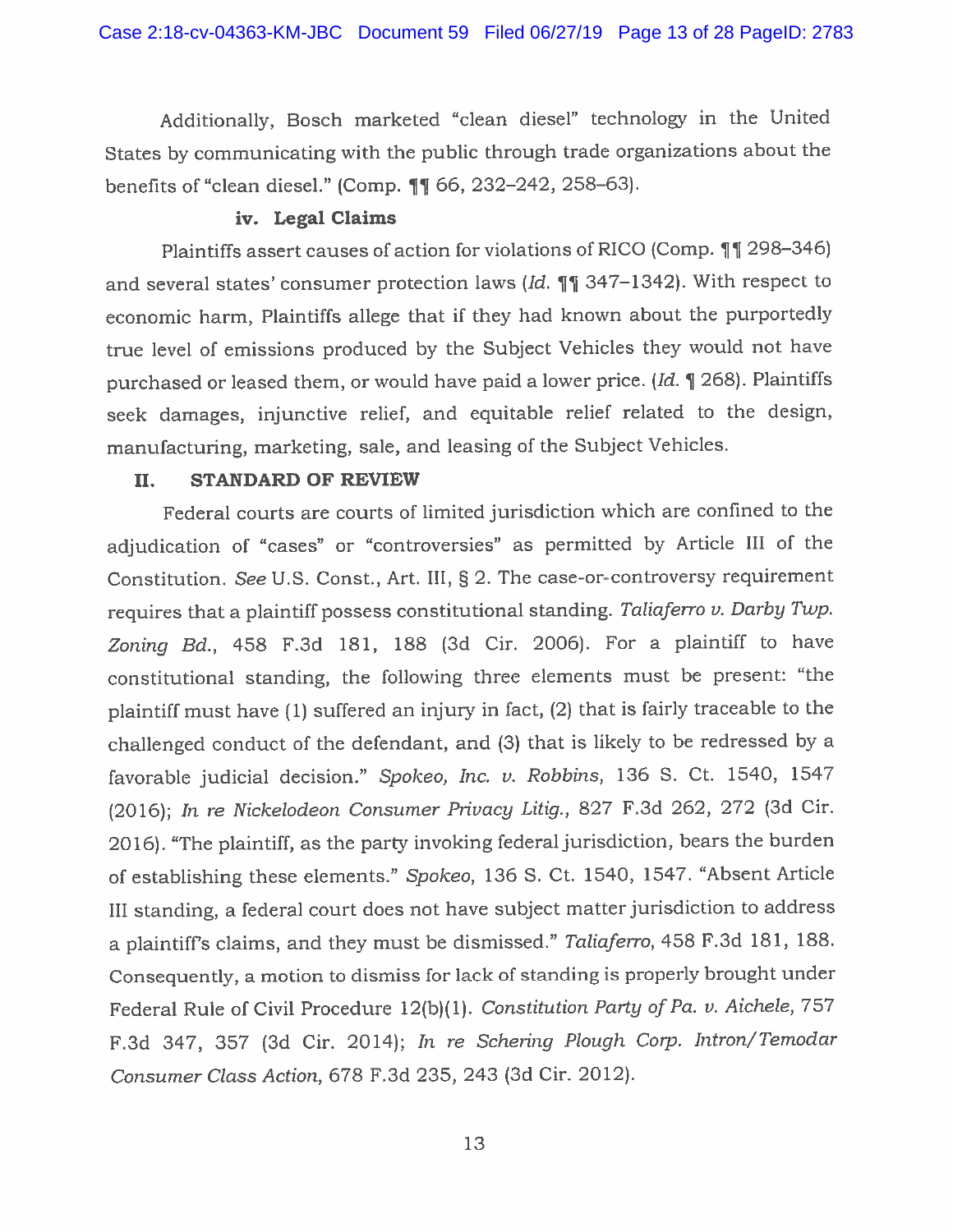Federal Rule of Civil Procedure 12(b)(l) governs jurisdictional challenges to <sup>a</sup> complaint. These may be either facial or factual attacks. See <sup>2</sup> Moore's Federal Practice § 12.30141 (3d ed. 2007); Davis v. Wells Fargo, <sup>824</sup> F.3d 333, <sup>346</sup> (3d Cir. 2016). <sup>A</sup> facial challenge asserts that the complaint does not allege sufficient grounds to establish subject matter jurisdiction. Lincoln Ben. Life Co. v. AEILfe, LLC, 800 F.3d 99, 105 (3d Cir. 2015); Iwanowa v. Ford Motor Co., <sup>67</sup> F. Supp. 2d 424, <sup>438</sup> (D.N.J. 1999). <sup>A</sup> court considering such <sup>a</sup> facial challenge assumes that the allegations in the complaint are true, and may dismiss the complaint only if it nevertheless appears that the <sup>p</sup>laintiff will not be able to assert <sup>a</sup> colorable claim of subject matter jurisdiction. Iwanowa, <sup>67</sup> F. Supp. 2d 424, 438; Cardio-Med. Assoc., Ltd. v. Crozer-Chester Med. Ctr., 721 F.2d 68, 75 (3d Cir. 1983). As to <sup>a</sup> facial jurisdictional attack, then, the standard is similar to the one that applies to an ordinary motion to dismiss under Federal Rule of Civil Procedure 12(b)(6). <sup>A</sup> factual attack, on the other hand, permits the Court to consider evidence extrinsic to the <sup>p</sup>leadings. Gould Elecs. Inc. v. United States, <sup>220</sup> F.3d 169, <sup>178</sup> (3d Cir. 2000), holding modified on other grounds by Simon v. United States, <sup>341</sup> F.3d 193 (3d Cir. 2003). "Where <sup>a</sup> district court lacks subjectmatter jurisdiction, its 'disposition of such a case will . . . be without prejudice." Siravo v. Crown, Cork & Seal Co., 256 F. App'x 577, 580-81 (3d Cir. 2007) (nonprecedential) (citing In re Orthopedic "Bone Screw" Prods. Liab. Litig., <sup>132</sup> F.3d 152, 155 (3d Cir.1997)).

Federal Rule of Civil Procedure 12(b)(6) provides for the dismissal of <sup>a</sup> complaint, in whole or in part, if it fails to state <sup>a</sup> claim upon which relief can be granted. The defendant, as the moving party, bears the burden of showing that no claim has been stated. Animal Science Products, Inc. v. China Minmetals Corp., <sup>654</sup> F.3d 462, <sup>469</sup> n. <sup>9</sup> (3d Cir. 2011). For the purposes of <sup>a</sup> motion to dismiss, the facts alleged in the complaint are accepted as true and all reasonable inferences are drawn in favor of the <sup>p</sup>laintiff. New Jersey Carpenters & the Trustees Thereof v. Tishman Constr. Corp. of New Jersey, <sup>760</sup> F.3d 297, 302 (3d Cir. 2014).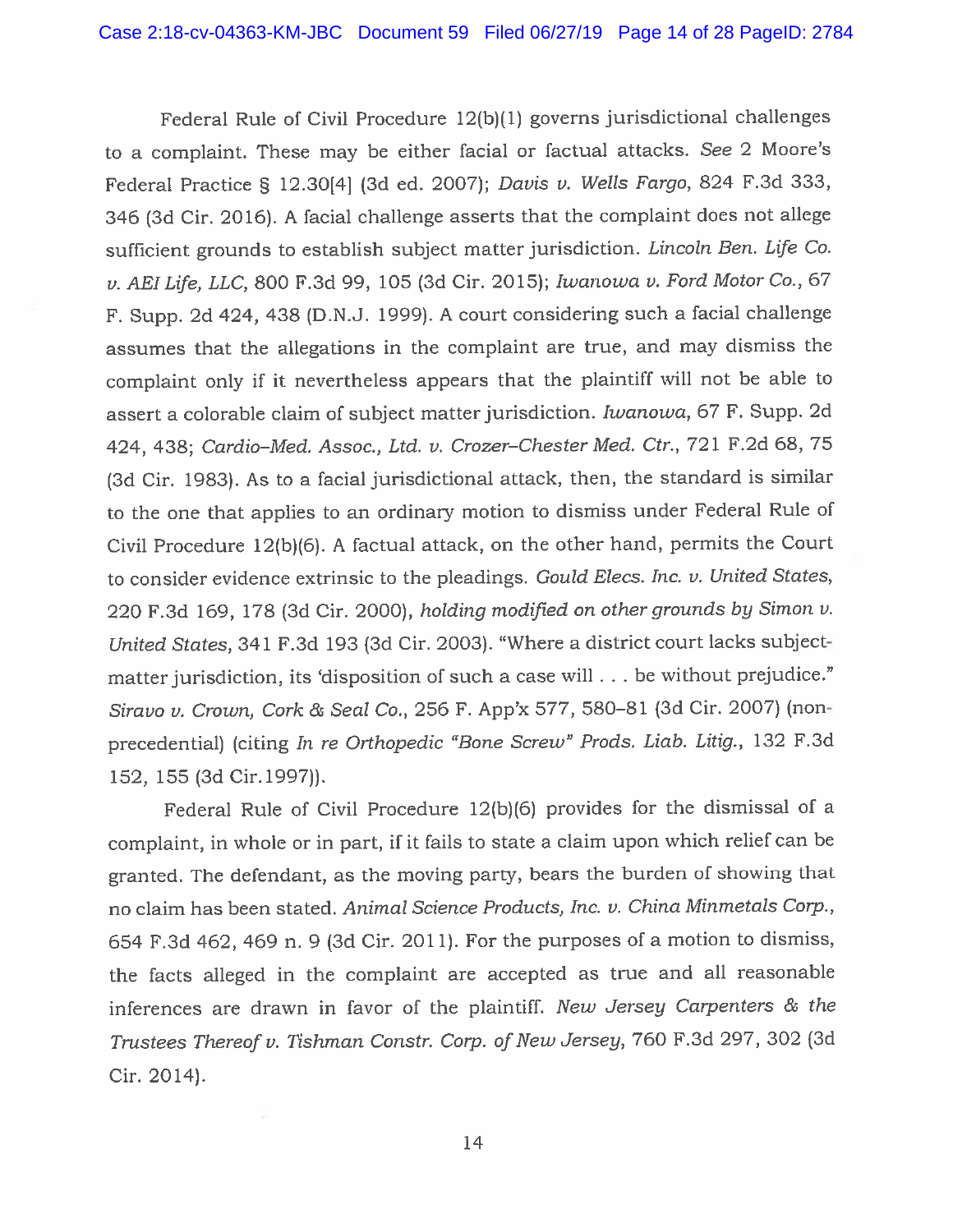Federal Rule of Civil Procedure 8(a) does not require that <sup>a</sup> complaint contain detailed factual allegations. Nevertheless, "a <sup>p</sup>laintiff's obligation to provide the 'grounds' of his 'entitlement to relief requires more than labels and conclusions, and <sup>a</sup> formulaic recitation of the elements of <sup>a</sup> cause of action will not do." Bell Atl. Corp. v. Twombly, 550 U.S. 544, 555 (2007). Thus, the complaint's factual allegations must be sufficient to raise <sup>a</sup> <sup>p</sup>laintiffs right to relief above a speculative level, so that a claim is "plausible on its face." Id. at 570; see also West Run Student Hous. Assocs., LLC v. Huntington Nat'l Bank, 712 F.3d 165, 169 (3d Cir. 2013). That facial-plausibility standard is met "when the <sup>p</sup>laintiff <sup>p</sup>leads factual content that allows the court to draw the reasonable inference that the defendant is liable for the misconduct alleged." Ashcroft  $v$ . Igbal, 556 U.S. 662, 678 (2009) (citing Twombly, 550 U.S. 544, 556). While "[t]he <sup>p</sup>lausibility standard is not akin to <sup>a</sup> 'probability requirement' . . . it asks for more than <sup>a</sup> sheer possibility." Iqbal, 556 U.S. 662, 678.

With respec<sup>t</sup> to allegations of fraud, "a party must state with particularity the circumstances constituting fraud," although "intent, knowledge, and other conditions of <sup>a</sup> person's mind may be alleged generally." Fed. R. Civ. P. 9(b); see also U.S. ex rd. Moore & Co., P.A. v. Majestic Blue Fisheries, LLC, 812 F.3d 294, 307 (3d Cir. 2016) ("A <sup>p</sup>laintiff alleging fraud must therefore suppor<sup>t</sup> its allegations 'with all of the essential factual background that would accompany the first paragrap<sup>h</sup> of any newspaper story—that is, the who, what, when, where and how of the events at issue."" (quoting In re Rockefeller Ctr. Props., Inc. Securities Litig., 311 F.3d 198, 217 (3d Cir. 2002))). In doing so, "a party must <sup>p</sup>lead [its] claim with enoug<sup>h</sup> particularity to <sup>p</sup>lace defendants on notice of the precise misconduct with which they are charged." United States ex rel. Petras  $v$ . Simparel, Inc., 857 F.3d 497, 502 (3d Cir. 2017) (internal quotation and citation omitted).

## III. ANALYSIS

Defendants maintain that Plaintiffs fail to <sup>p</sup>lead factually that their Subject Vehicles contained <sup>a</sup> defeat device, which is the source of the alleged injury.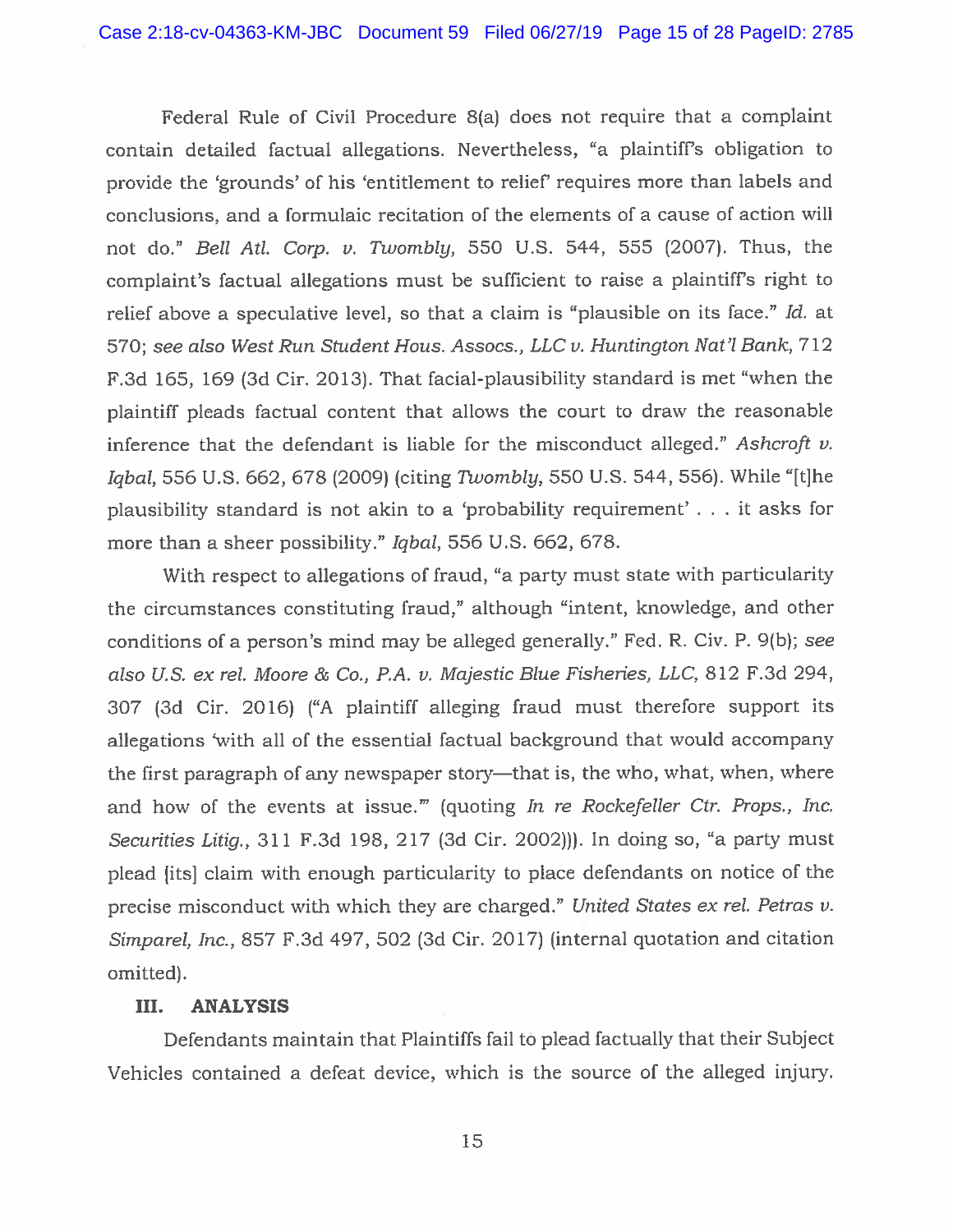Without <sup>a</sup> cognizable injury, Defendants contend, the Plaintiffs lack standing (and, for that matter, have failed to state a claim). (See BMW Br. at 33).<sup>10</sup> Specifically, Defendants contend, *inter alia*, that "the fact that one BMW X5 flunked [Plaintiffs' testing]. . . does not raise a plausible inference that all 2009-2013 BMW X5 and 2009-2011 BMW 335d vehicles contain illegal defeat devices." (BMW Br. at 24—25, 44; Bosch Br. at 21; DE 43 at 8, 10, 18). Plaintiffs counter that they "provide copious detail about the existence of the defeat device in their vehicles, how it was detected, and its effect on the vehicles." (P1. BMW Opp. at 19). 1 find that the Plaintiffs have not alleged enough to merit <sup>a</sup> plausible inference that there is <sup>a</sup> defeat device in their vehicles, and therefore have not sufficiently alleged that they possess an injury in fact sufficient to confer standing.

In section (a) I examine the sufficiency of the allegations that the vehicles purchased by the Plaintiffs contain <sup>a</sup> defeat device. In section (b) <sup>I</sup> apply <sup>a</sup> standing analysis to the results of the analysis in section (a).

## a. Sufficiency of Defeat-Device Allegations

<sup>I</sup> find inadequate the allegation that the Plaintiffs' vehicles contain <sup>a</sup> defeat device for two primary reasons. First, it depends on testing of <sup>a</sup> single vehicle which revealed discrepancies between laboratory and on-road emissions results, from which <sup>p</sup>laintiffs somewhat speculatively infer that the vehicle contained <sup>a</sup> defeat device. Second, it relies on <sup>a</sup> further inference that the tested vehicle is <sup>a</sup> valid exemplar—i.e., that because it contained <sup>a</sup> defeat device, then the Plaintiffs' vehicles, too, must have contained such <sup>a</sup> device.

Defendants rely heavily on Bledsoe v. FCA US LLC, 307 F. Supp. 3d 646 (E.D. Mich. 2018) ("Bledsoe I"). (See BMW Br. at 34–35, 44–45; DE 51 at 2; Bosch Br. at 22). Like Plaintiffs here, the *Bledsoe I* plaintiffs alleged that Fiat Chrysler Automobiles ("FCA") installed in two diesel truck models <sup>a</sup> defeat device that

 $10$  Bosch joined in BMW's motion to dismiss and made their own argument regarding standing. (See Bosch Br. at 21—22).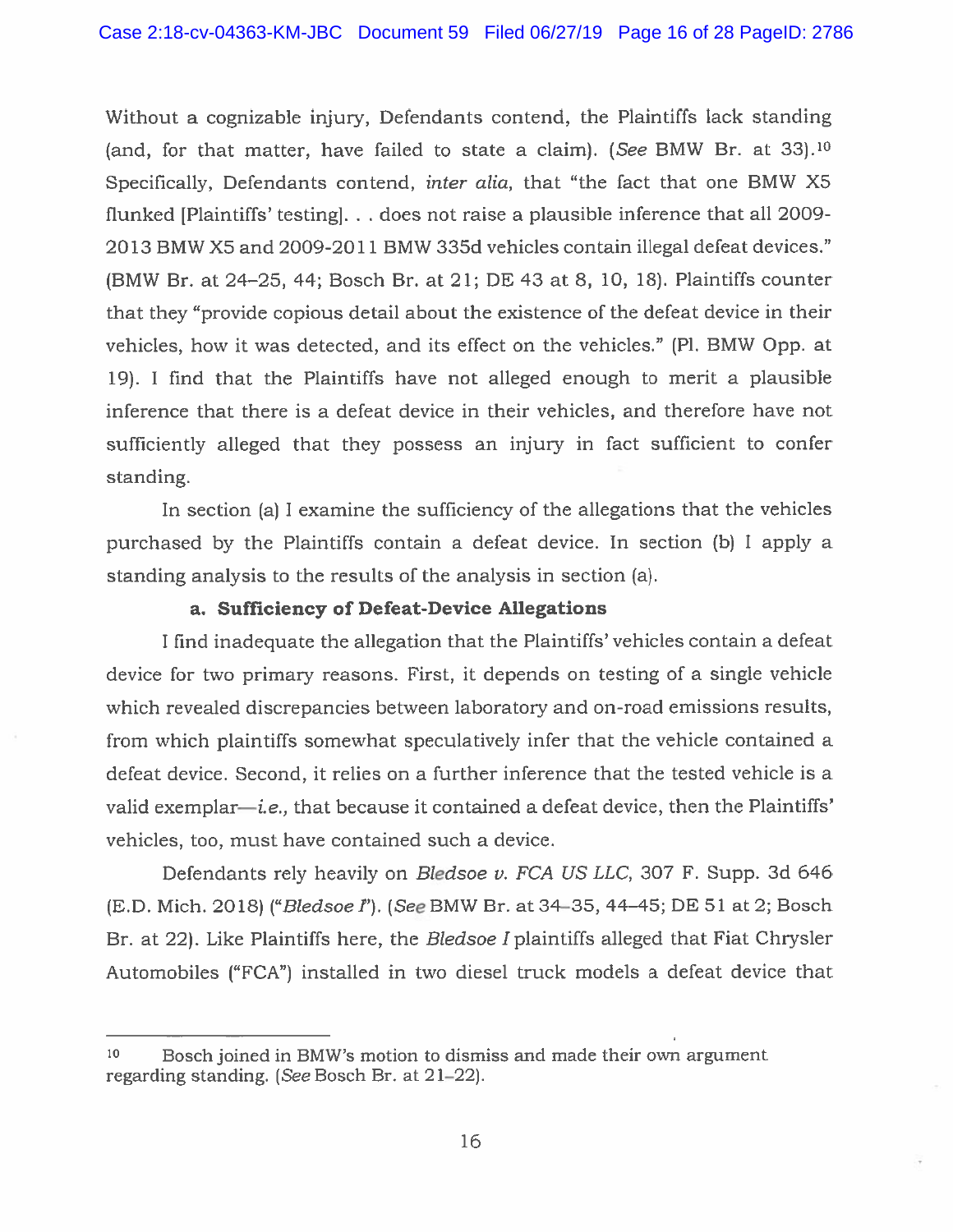enabled the vehicles to pass emissions testing, but switched off or limited the emissions reduction system during normal driving conditions. Id. at  $648-49$ .<sup>11</sup> To support this allegation, the Bledsoe I plaintiffs performed PEMS testing on a single truck, "the results of which allegedly show[edj that the vehicle emitted emissions at amounts greater than those permitted by federal and state regulations, . . . and higher than levels set for vehicles to obtain certificates of compliance." Id. at 649, 651. As general support, the Bledsoe I plaintiffs pointed to <sup>a</sup> "worldwide emissions scandal" including Volkswagen, unrelated EPA regulatory enforcement actions directed at other vehicles manufactured by FCA, and <sup>a</sup> prior regulatory enforcement action involving defeat devices brought against Cummins—a defendant in Bledsoe land the engine manufacturer for the trucks at issue. Id. at 652—53.

The Bledsoe <sup>I</sup> court determined that the plaintiffs' allegations were not <sup>p</sup>lausible and dismissed the complaint without prejudice for lack of Article Ill standing. Id. at 657. Specifically, the court determined that the plaintiffs failed to <sup>p</sup>lausibly allege the existence of <sup>a</sup> defeat device for the entire vehicle class based on the PEMS testing of one used vehicle. Id. at 654, 659—60 ("[Tjhe Complaint lacks sufficient well-pleaded facts that allow this Court to draw <sup>a</sup> reasonable inference that the results from Plaintiffs' PEMS testing of one vehicle <sup>p</sup>lausibly showfl the presence of <sup>a</sup> defeat device, <sup>a</sup> defect in the tested truck, or <sup>a</sup> defect that exists in the 'Affected Vehicles.'"). Beyond their own test results, the <sup>p</sup>laintiffs failed to adduce sufficient corroborating allegations that would contribute to the inference that the defendants engaged in <sup>a</sup> scheme to implement a defeat device, deceive regulators, and mislead consumers.<sup>12</sup>

<sup>&</sup>lt;sup>11</sup> The plaintiffs' allegations in *Bledsoe I* are strikingly similar to the allegations here. Compare Bledsoe Iat <sup>649</sup> ("Plaintiffs tested one <sup>2012</sup> Dodge Ram 2500, the results of which allegedly show that the vehicle emitted emissions at amounts greater than those permitted by federal and state regulations, higher than its 'gasoline engine counterpart,' higher than what <sup>a</sup> reasonable consumer would expect, and higher than levels set for vehicles to obtain certificates of compliance."), with Comp. ¶ 2.

<sup>12</sup> See Bledsoe I, at 655–56 (distinguishing In re Duramax Diesel Litig., 298 F. Supp. 3d 1037 (E.D. Mich. 2018) ("Duramax") because the plaintiffs there alleged that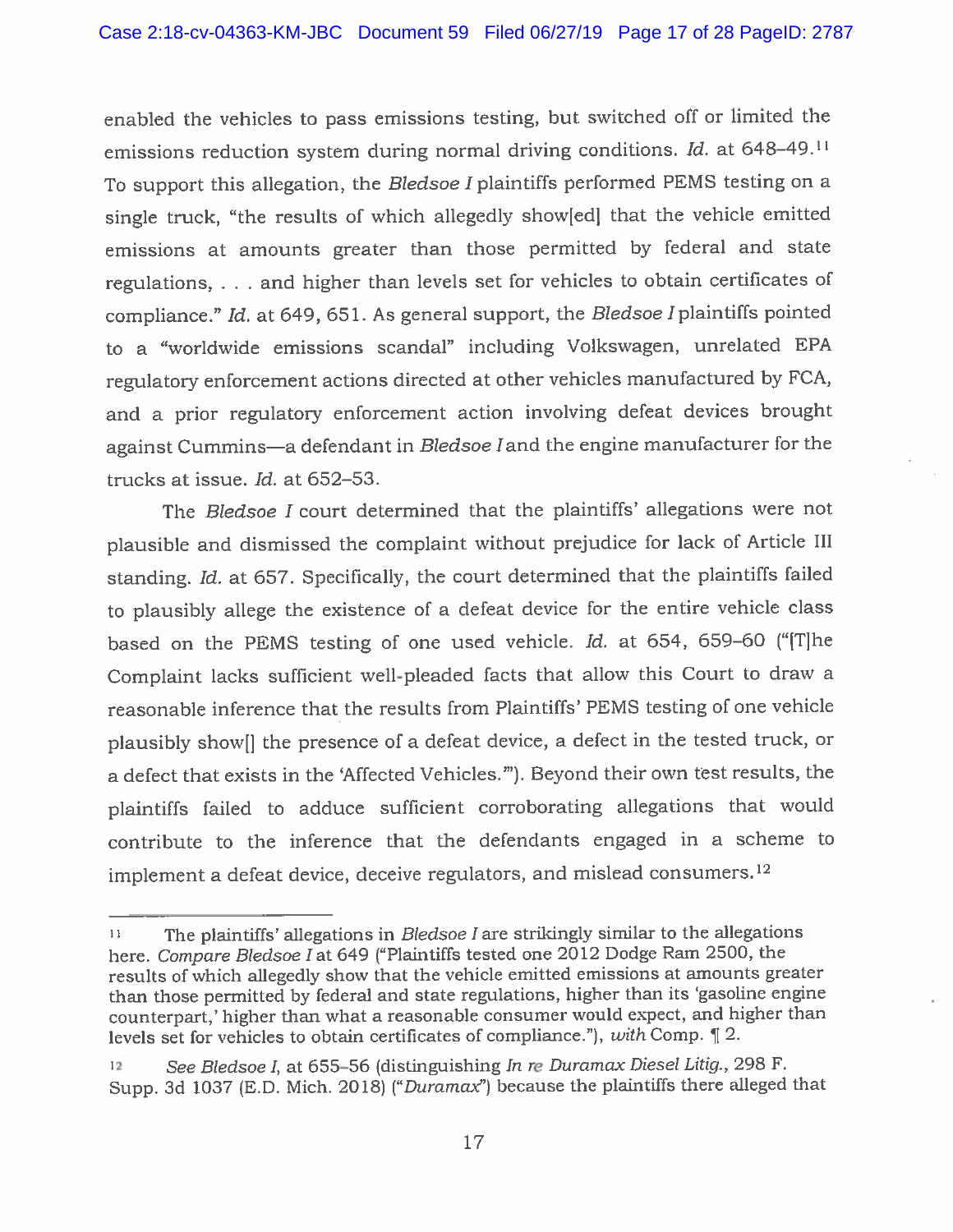In reviewing the well-pleaded factual matter outside of the <sup>p</sup>laintiffs' PEMS testing, the Bledsoe I court compared two prior cases that "rais[ed] almost identical claims" in which the courts found the defeat device allegations to be sufficient. Bledsoe I, <sup>307</sup> F. Supp. 3d 646, 658. The court reasoned that in those cases "the claims relied not only [on] the <sup>p</sup>laintiffs' own testing, but also on tests and studies by other entities."  $Id$ .<sup>13</sup> Consequently, the *Bledsoe I* court dismissed the <sup>p</sup>laintiffs' complaint without prejudice.

After the parties had briefed the motions to dismiss in this case, the Bledsoe court issued another opinion denying the defendants' motion to dismiss an amended version of the complaint. See Bledsoe v. FCA US LLC, No. 16-cv-14024, 2019 WL 1379588, at \*1 (E.D. Mich. Mar. 27, 2019) ("Bledsoe II"). (See DE 49, 51). The court in *Bledsoe II* denied the defendants' motion with respect to <sup>p</sup>laintiffs' RICO and consumer protection claims because the amended

<sup>13</sup> See Counts u. General Motors, <sup>237</sup> F.Supp.3d <sup>572</sup> (E.D. Mich. 2017) ("Counts"), and In re Mercedes-Benz Emissions Litigation, No. 16-cv-881 (JLL) (JAD), 2016 WL 7106020 (D.N.J. Dec. 6,2016) ("Mercedes?').

the defendants used <sup>a</sup> Bosch EDC17, which is "a goo<sup>d</sup> enabler for manufacturers to employ defeat devices," and the <sup>p</sup>laintiffs also described in detail the nature of the three alleged defeat devices in the vehicles at issue.), 656—57 (distinguishing United States v. FCA US LLC, No. 2:17-cv-11633, 2017 WL 2242762 (E.D. Mich. May 23, 2017) ("United States v. FCA"), a case filed by the DOJ on behalf of the EPA against FCA, because there the EPA identified eight specific defeat devices that caused the vehicles to perform effectively when being tested for compliance and then reduce the effectiveness of the emissions control system during normal use.).

The <sup>p</sup>laintiffs in Counts alleged that six European agencies from four countries—including the Dutch Ministry of Infrastructure, the British Department of Transportation, the French Ministry of the Environment, and the German Federal Department of Motor Vehicles—tested and found that other similar vehicles with common engine designs were noncompliant with European regulations, despite meeting regulatory testing in laboratory settings. See Counts, <sup>237</sup> F.Supp.3d 572, 577—78, <sup>596</sup> (noting the significance of the "uniformity of the European testing and its consistency with Plaintiffs' own testing").

The <sup>p</sup>laintiffs in Mercedes Irelied in par<sup>t</sup> upon corroborating allegations from France and Germany to sufficiently allege the existence of <sup>a</sup> defeat device. Mercedes I, 2016 WL 7106020, at \*5. The plaintiffs also alleged that the defendants had admitted par<sup>t</sup> of the wrongful conduct, which the court noted in its <sup>p</sup>lausibility analysis. Id.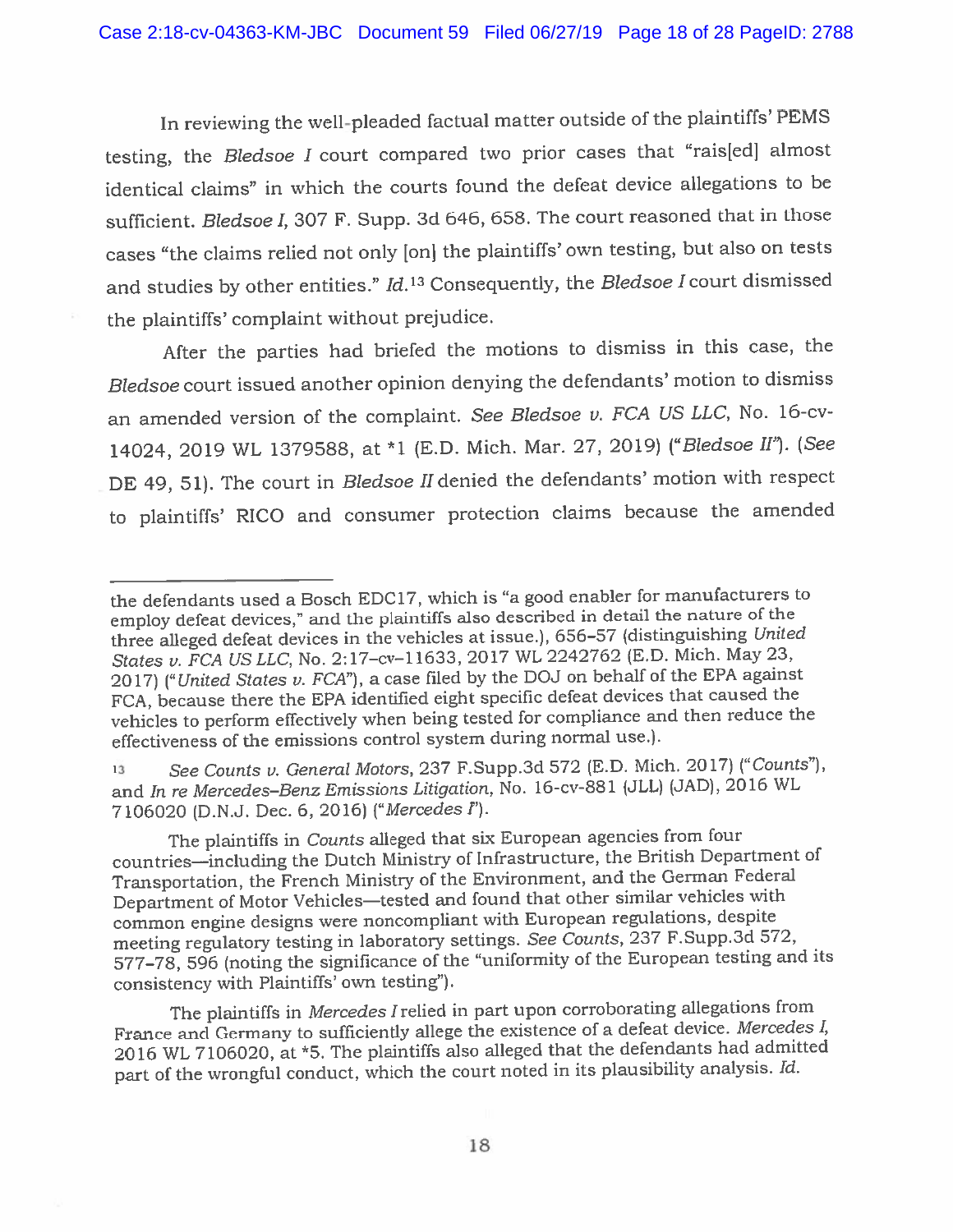complaint more <sup>p</sup>lausibly alleged the presence of <sup>a</sup> defeat device. See generally Bledsoe H, 2019 WL 1379588. Those <sup>p</sup>laintiffs had cured the deficiencies of the original complaint by, inter alia, alleging test results for three of the vehicles at issue instead of just one, providing <sup>a</sup> more detailed account of their own PEMS testing, conducting chassis dynamometer testing in addition to PEMS testing, and adding more detailed allegations about the defeat device itself. Bledsoe H, at \*6 (citing In re Duramax Diesel Litig., <sup>298</sup> F. Supp. 3d <sup>1037</sup> (E.D. Mich. 2018) ("Duramax")); see n. 12, supra.

Here, Plaintiffs' allegations fall somewhere between those of Bledsoe I and those of Bledsoe II or Mercedes  $I$  in terms of the plausibility of the inference that Defendants employed <sup>a</sup> defeat device in the Subject Vehicles.

In some respects, the allegations in this case exceed those of Bledsoe I. Here, the Plaintiffs have conducted comparative chassis dynamometer testing in addition to PEMS testing. Such allegations are significant because the results during PEMS road testing are allegedly irreconcilable with the results from the chassis dynamometer testing. (See pp. 6—10, supra (discussing relationship between PEMS and chassis dynamometer testing); P1. BMW Opp. at 37). Plaintiffs here also assert that the presence of Bosch's EDC17 generally bolsters their case. (Bledsoe I, although it did not involve an EDC17, noted that the EDC17 would be an "enabler" for someone who is of <sup>a</sup> mind to install <sup>a</sup> defeat device.) The courts in Bledsoe I and Duramax acknowledged that this fact at least generally supported the <sup>p</sup>lausibility of the allegations.

In other respects, however, the allegations fall short of those upheld in Bledsoe II or Mercedes I. Here, Plaintiffs only tested one X5 model, and have extrapolated from this minuscule sample an inference that one or more defeat devices exist in all of the Subject Vehicles. Compare Bledsoe I, 307 F. Supp. 3d 646, <sup>659</sup> ("[p]laintiffs' PEMS results from one tested vehicle do not raise <sup>a</sup> plausible inference of wrongdoing"), with Bledsoe II, 2019 WL 1379588, at \*6 (recognizing that allegations of emission deficiencies in multiple vehicles added to <sup>p</sup>lausibility of defeat device inference). Although the Complaint alleges that

19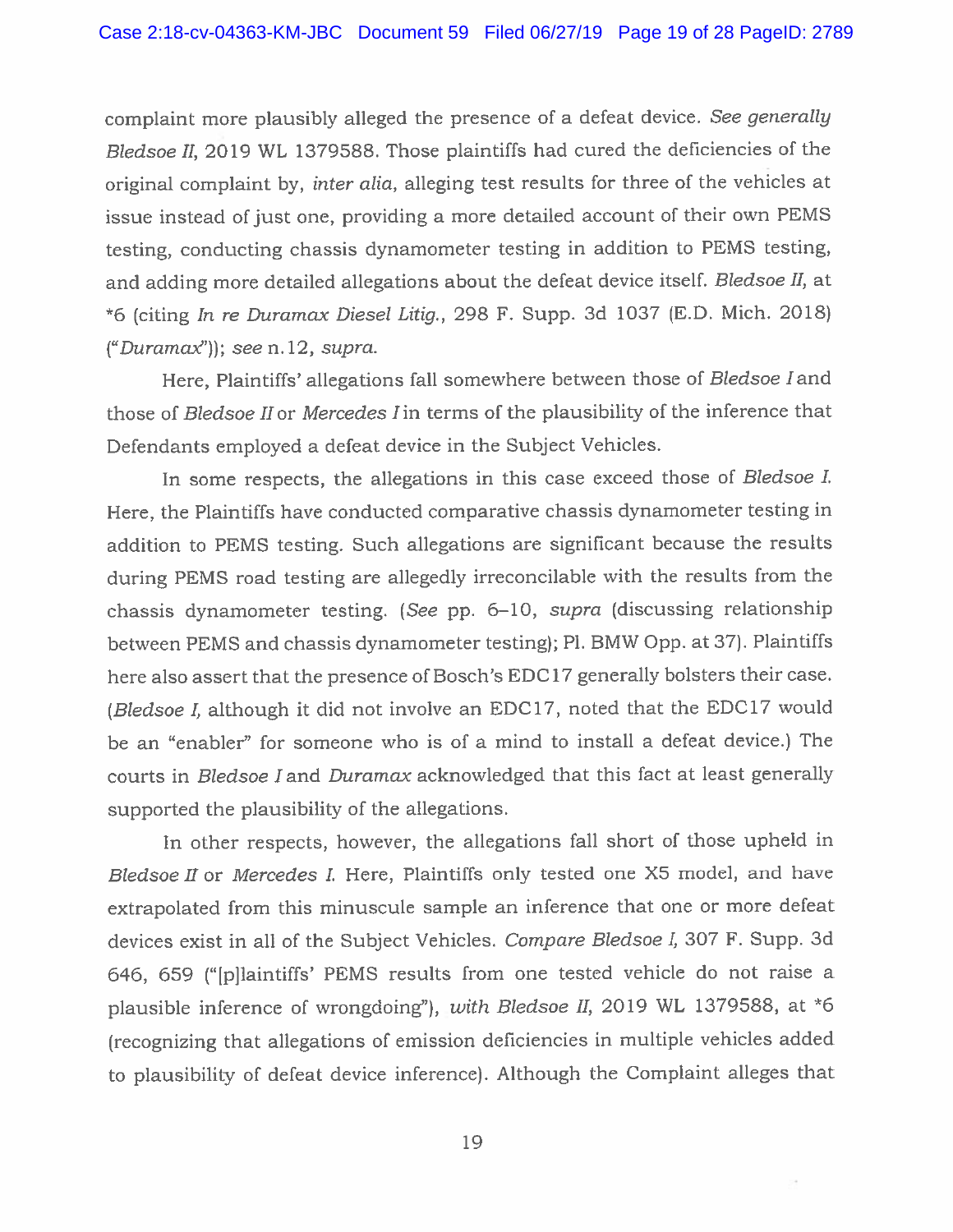the genera<sup>l</sup> engine structure is similar for these models, that does not say much about whether <sup>a</sup> defeat device was installed across the board, as alleged.

Moreover, Plaintiffs have not (by analogy to the <sup>p</sup>laintiffs in Mercedes <sup>I</sup> or Counts) cited independent entities that have levied defeat-device accusations against BMW for the particular engines at issue. Rather, Plaintiffs allege more generally that "[i]n Europe, watchdog groups, NOOs, and governmen<sup>t</sup> agencies have cited virtually every manufacturer, including BMW, for violating the lower European emissions standards." (Comp. ¶ 11). There is no allegation that <sup>p</sup>inpoints any particular European governmental agency's citation of BMW with respec<sup>t</sup> to its diesel cars in general, or the Subject Vehicles in particular. Rather, Plaintiffs allege (1) that <sup>a</sup> non-profit organization called Transportation and Environment accused many diesel vehicles of employing defeat devices, including certain BMW models and engines, but did not cite the Subject Vehicles at issue here (Id.  $\P$ ] 199, 200, 274–76, 278); and (2) that a group called the International Council on Clean Transportation ("ICCT") released <sup>a</sup> repor<sup>t</sup> analyzing the real world versus lab testing emissions of many manufacturers' vehicles and found <sup>a</sup> different BMW model (not any of the Subject Vehicles) to have polluted above the European standard. (Id.  $\parallel$  279). Plaintiffs do not allege that these different BMW models have the same engines or use the same deceptive technology as the Subject Vehicles.'4

The Complaint's description of the defeat devices here, while more detailed than the complaint in Bledsoe  $I$ , is less detailed than the complaint in Duramax. The Duramax complaint specifically enumerated the alleged defeat devices and described how each one functioned over the course of several pages. (See Duramax, Complaint at Docket Entry 18  $\P$  83, 126–139.) Here, the Plaintiffs fail

<sup>&</sup>lt;sup>14</sup> In Bledsoe I, it was not enough to create a plausible inference of wrongdoing with respec<sup>t</sup> to the vehicles in question for the <sup>p</sup>laintiffs to allege that "unrelated regulatory enforcement actions [were) directed at other vehicles manufactured by FCA." Bledsoe I at 649. The EPA issued a Notice of Violation to FCA regarding a failure to disclose defeat devices in other FCA vehicles that were not the subject of the suit. Bledsoe Iat 653.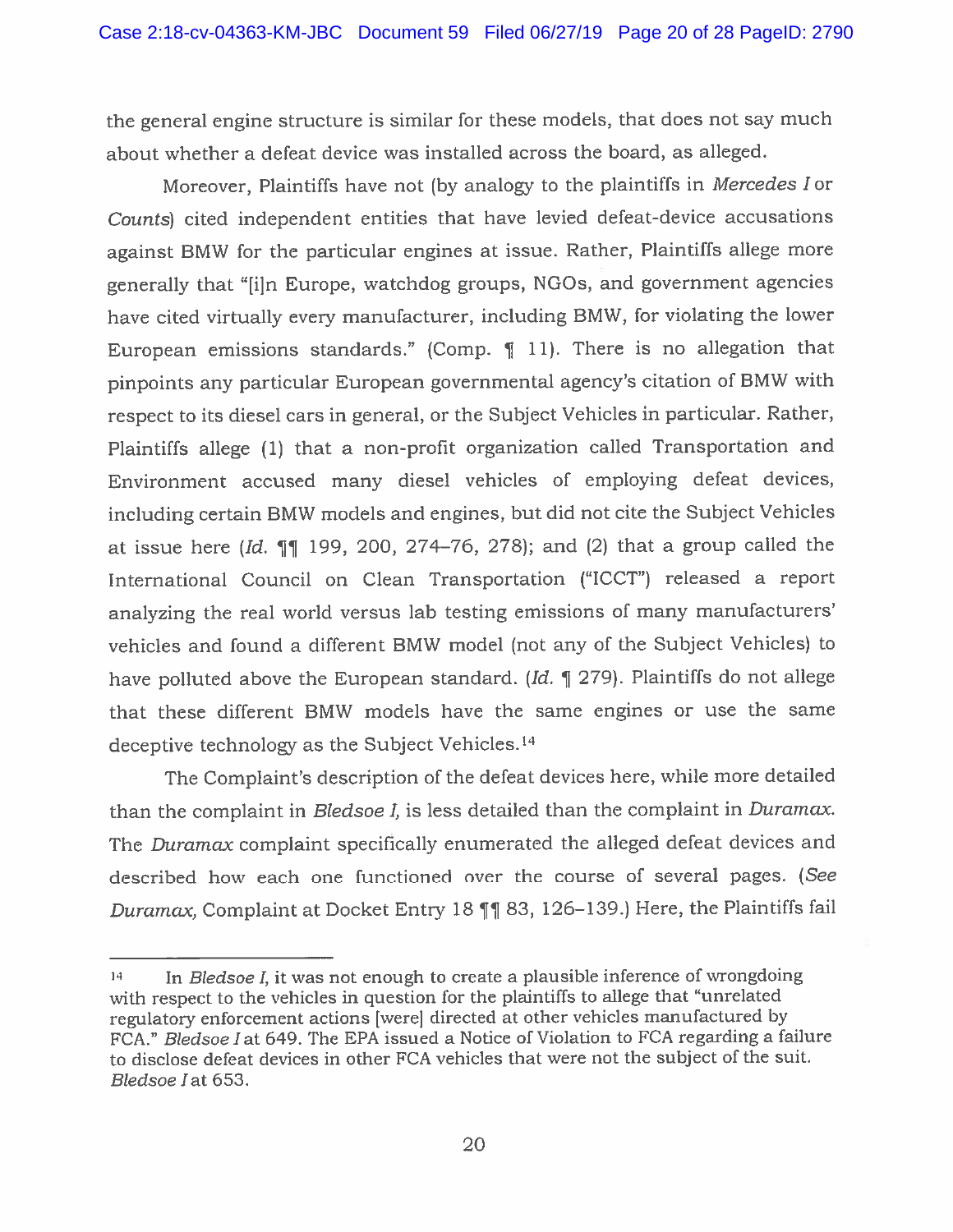to <sup>p</sup>inpoint whether the Subject Vehicles contain one defeat device or more, or state how each one functions in particular. Instead, the Plaintiffs lay out suspec<sup>t</sup> test results, state in conclusory terms that <sup>a</sup> defeat device must exist, and leave the court to fill in the details.15

Each party argues that Mercedes 1, <sup>2016</sup> WL 7106020, supports its position. The <sup>p</sup>laintiffs in that case asserted claims against Mercedes and Daimler AG for unlawfully misleading consumers into purchasing certain diesel vehicles "by misrepresenting the environmental impact of these vehicles during on-road driving." Mercedes I, at \*1. With respec<sup>t</sup> to standing and injury-in-fact, the court held that the <sup>p</sup>laintiffs "plausibly <sup>p</sup>led that the products received did not live up to the claims made by Defendants." Mercedes I, at \*4. The plaintiffs in Mercedes I, to establish that marketing materials were misleading as to emission levels, cited (1) the <sup>p</sup>laintiffs' own testing; (2) tests conducted by foreign entities;<sup>16</sup> and (3) the defendants' own admissions regarding use of a defeat device. Mercedes I, at \*5.17

The allegations here fall short of those in *Mercedes*. Plaintiffs have not alleged that any governmental organization has accused BMW of evading regulators with defeat devices in their diesel cars, Plaintiffs also have not alleged that the Defendants admitted any wrongdoing. These corroborating allegations

<sup>15</sup> Plaintiffs rather obliquely seem to be asserting that one or more defeat devices alter emissions upon detecting (i) certain ambient temperature ranges; (ii) the slope of the road; and (iii) whether the vehicle is engaging in the FTP-75 test cycle or a different trace. The allegations are not very specific as to the devices involved.

<sup>&</sup>lt;sup>16</sup> The plaintiffs in *Mercedes I* cited to testing from the German Federal Department of Motor Vehicles and the French government, who both found problems with NO<sub>x</sub> emissions related to Mercedes diesel engines. See Mercedes I, Complaint at Docket Entry 17 **[1]** 137–38.

<sup>17</sup> Plaintiffs stress that the Mercedes I court dismissed the complaint for lack of standing, however, on the separate groun<sup>d</sup> that <sup>p</sup>laintiffs' alleged injuries were not "fairly traceable to any of Defendants' representations" in their marketing materials. Mercedes I, at \*8. After Mercedes I, the <sup>p</sup>laintiffs filed an amended complaint which was found by the court to have cured the prior <sup>p</sup>leading deficiency as to traceability. See In re Mercedes-Benz Emissions Litig., No. 16-cv-88l (JLL) (JAD), <sup>2019</sup> WL 413541, at  $*5$  (D.N.J. Feb. 1, 2019) ("Mercedes II").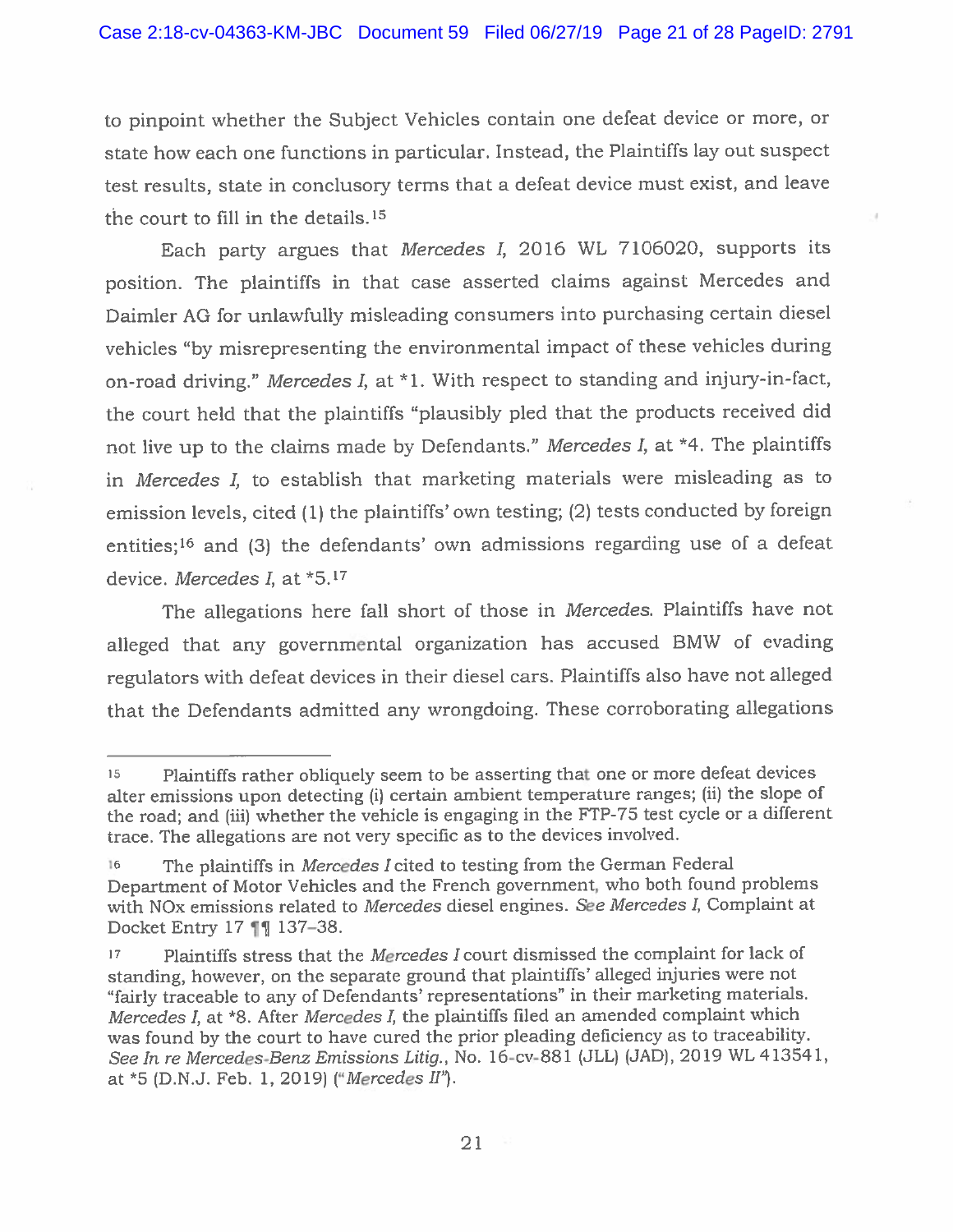were essential to the Mercedes Icourt's finding that the <sup>p</sup>laintiffs' testing sufficed to make the defeat device inference <sup>p</sup>lausible. Mercedes I, at \*5; see also Bledsoe 1, 307 F. Supp. 3d 646, 658.

Ultimately, without sufficient corroborating allegations, <sup>I</sup> am persuaded to dismiss the Complaint because the Plaintiffs have presented little beyond emissions test results for a single vehicle—one used 2012 X5. See Bledsoe I, 307 F. Supp. 3d 646, <sup>659</sup> (dismissing claims and holding that "[p]laintiffs' PEMS results from one tested vehicle do not raise <sup>a</sup> <sup>p</sup>lausible inference of wrongdoing because they do not 'permit the court to infer more than the mere possibility' that the Affected Vehicles perform as alleged by [p]laintiffs.") (quoting Iqbal, <sup>556</sup> U.S. at 679, 129 S. Ct. 1937).18

It is true that complaints in some defeat-device cases included test results from only one vehicle ye<sup>t</sup> survived motions to dismiss. Most of those complaints, however, contained persuasive independent allegations beyond the <sup>p</sup>laintiffs' oxvn testing of an allegedly typical car. These have included allegations of defendants' admissions, independent accusations from authoritative sources, or more detailed descriptions about the specific defeat devices and how they functioned. See Bledsoe I, <sup>307</sup> F. Supp. 3d 646; Bledsoe II, <sup>2019</sup> WL 1379588; Mercedes I, 2016 WL 7106020; Mercedes II, 2019 WL 413541; Counts, 237 F. Supp. 3d 572; Duramax, 298 F. Supp. 3d 1037; In re Chrysler-Dodge-Jeep Ecodiesel Mktg., Sales Practices, & Prod. Liab. Litig., <sup>295</sup> F. Supp. 3d 927, <sup>943</sup> (N.D. Cal. 2018) (finding defeat device allegations <sup>p</sup>lausible where, in addition to the other allegations, the EPA issued <sup>a</sup> Notice of Violation against FCA "for failing to disclose eight auxiliary emission control devices"); but see Gamboa v. Ford Motor Co., No. 18-10106, 2019 WL 1441615, at \*18-\*19 (E.D. Mich. Mar. 31, 2019).

 $18$  To that criticism, Defendants add the fair point that Plaintiffs have provided few specifics regarding the "driving history or maintenance record" of this six-year-old car. (BMW Br. at 24, 27; Bosch Br. at 21; but see Comp. ¶ <sup>141</sup> (describing how Plaintiffs' investigators inspected the Tested Vehicle to ensure proper functioning and maintenance prior to testing)).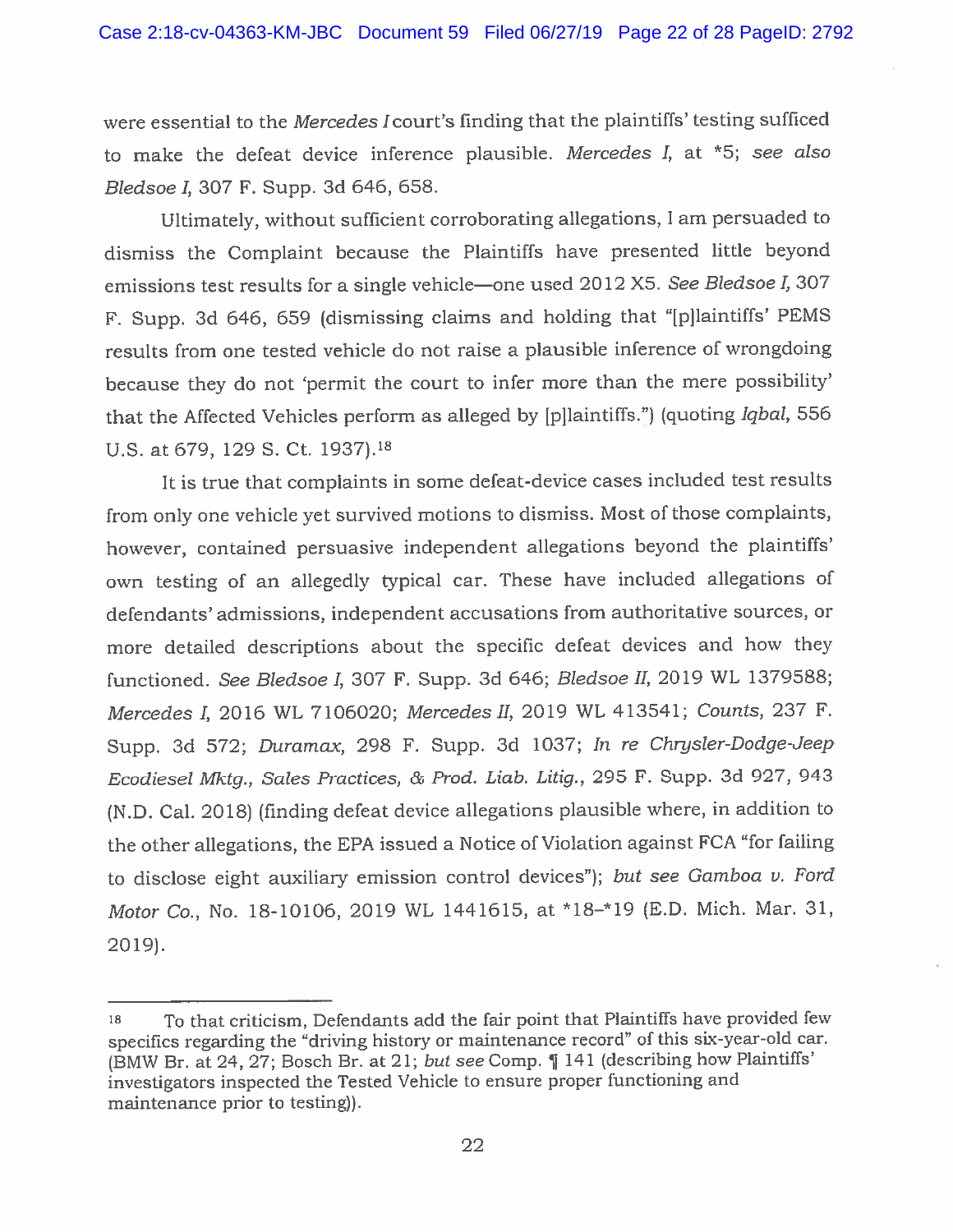This is concededly <sup>a</sup> close case. <sup>I</sup> have, however, considered the totality of the allegations, and <sup>I</sup> find myself constrained to hold that the Plaintiffs have not alleged enoug<sup>h</sup> to nudge their allegations that the Subject Vehicles contained defeat devices "across the line from conceivable to <sup>p</sup>lausible." Twombly, 550 U.S. 544, 570; see Bledsoe I, 307 F. Supp. 3d 646, 650, 659-60 ("A 'plausibility' determination is <sup>a</sup> context-specific task that requires the reviewing court to draw on its judicial expertise and common sense." (citing Iqbal, <sup>556</sup> U.S. 662, 679, <sup>129</sup> 5. Ct. 1937)); Bledsoe II, <sup>2019</sup> WL 1379588, at \*2 ("The key inquiry. . . is whether the totality of the allegations amounted to <sup>p</sup>laintiffs having <sup>p</sup>lausibly <sup>p</sup>led that the products received did not live up to the claims made by Defendants." (internal quotations and citation omitted)). Plaintiffs have not alleged enoug<sup>h</sup> to <sup>p</sup>lausibly claim that Defendants engage<sup>d</sup> in <sup>a</sup> scheme to affirmatively "[c]onceal the existence of [j defeat devices and the unlawfully high emissions from regulators and consumers." (Comp.  $\P\P$  319, 326).

Having found the allegations that the Plaintiff's automobiles contain <sup>a</sup> defeat device insufficient, <sup>I</sup> consider whether the Plaintiffs have alleged an injury in fact.

## b. Injury in Fact

The Plaintiffs allege that they suffered <sup>a</sup> financial injury in fact because the Defendants "affirmatively concealed" information from regulators, conspired to cheat governmen<sup>t</sup> agencies during tests, and distributed marketing materials to intentionally mislead consumers. (Comp. 11 210, 319). The strength of those knock-on inferences, however, is dependent on the strength of the inference that the defeat device was presen<sup>t</sup> in the Plaintiffs' vehicles.19

For standing to exist, three elements must be satisfied: injury in fact, causation, and redressability. Lujan v. Defs. of Wildlife, 504 U.S. 555, 560-61,

<sup>&</sup>lt;sup>19</sup> The parties seem to be in accord that if standing were established, those secondary allegations of <sup>a</sup> fraudulent scheme would then be subject to <sup>a</sup> heightened Rule 9(b) analysis. (See BMW Br. at 41, 58; Bosch Br. at 43, 48; P1. BMW Opp. at 48, 65). Such an analysis would encompass, *inter alia*, the "who, what, when, where, and how" of the presence of the defeat device in Plaintiffs' cars, the concealment of that fact, and so on.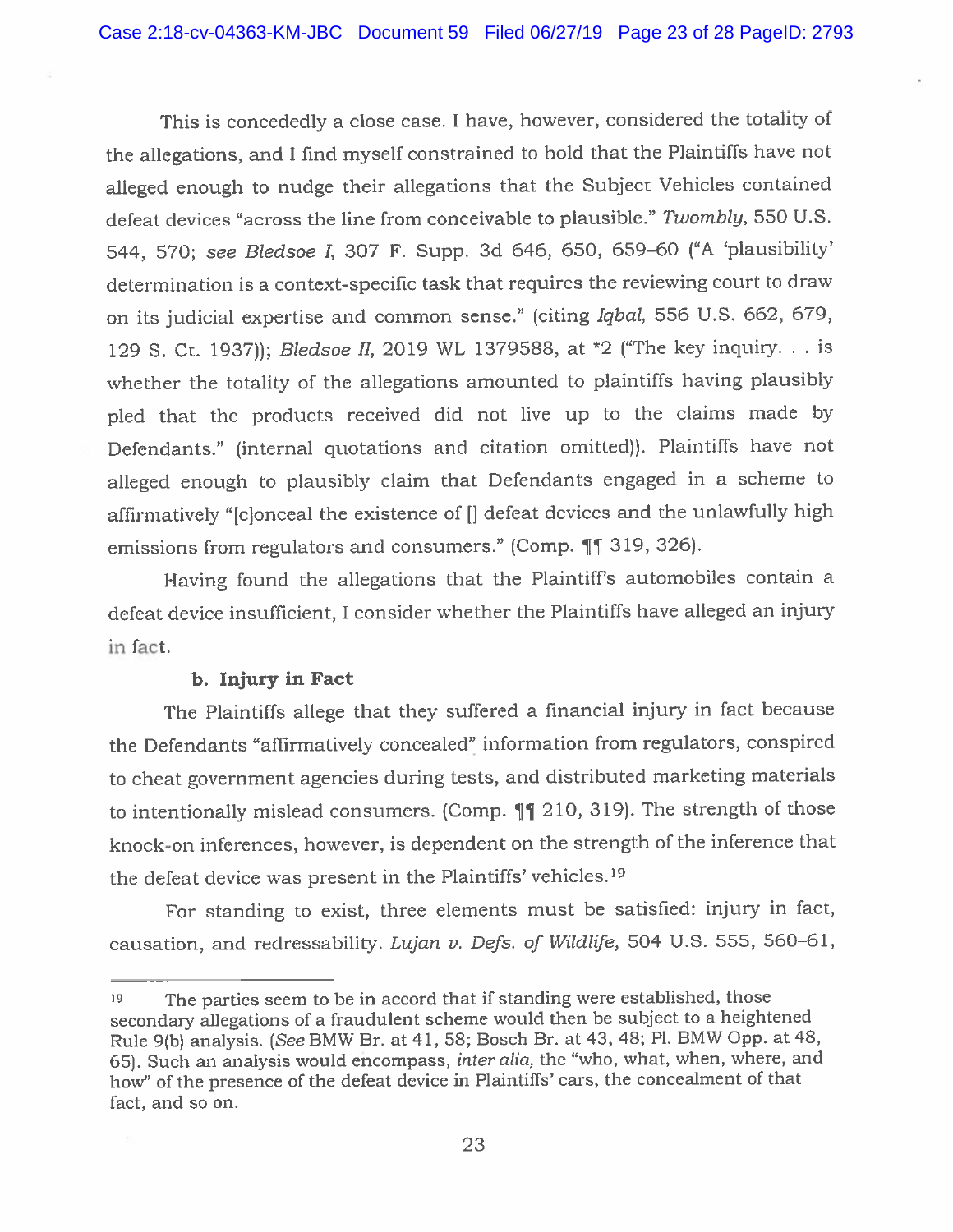112 S. Ct. 2130 (1992). See Section II, supra. Injury in fact exists when a plaintiff has suffered "an invasion of <sup>a</sup> legally protected interest" that is both "concrete and particularized" and "actual or imminent," not "conjectural or hypothetical." Id.; Nickelodeon, 827 F.3d 262, 272. A harm is "concrete" only if it is "'de facto'; that is, it must actually exist"; it cannot be merely "abstract." Nickelodeon, <sup>827</sup> F.3d 262, <sup>272</sup> (quoting Spokeo, 136 S. Ct. 1540, 1548).

Here, Plaintiffs allege three categories of economic injury in their Complaint:

(1) overpaymen<sup>t</sup> of the Subject Vehicles because Plaintiffs would not have purchased their cars or would have paid less for them had they known of the alleged defeat device;

(2) the paymen<sup>t</sup> of <sup>a</sup> diesel premium for which the Plaintiffs did not receive value; and

(3) additional expenses for repairs and fuel costs related to the allegedly deficient emissions system.

As Defendants accurately point out, all of these alleged injuries are contingent upon an inference that the Subject Vehicles had some type of defeat device to evade regulators in the test environment but permit greater emissions during normal driving conditions. (See Comp.  $\P\P$  2, 4 ("The vehicles' promised power, fuel economy, and efficiency are obtained only by turning off or turning down emission controls when the software in these vehicles senses that they are not in an emissions testing environment.")); (BMW Br. at 34; DE <sup>43</sup> at <sup>27</sup> ("[Al finding of 'injury' rests on the existence of <sup>a</sup> defeat device.")); see Bledsoe 1, <sup>307</sup> F. Supp. 3d 646, <sup>660</sup> ("[A]ll of Plaintiffs' purported injuries hinge on the Complaint's conclusory allegations that the Defendants defrauded or misled consumers because the 'Affected Vehicles' perform in <sup>a</sup> manner consistent with Plaintiffs' PEMS testing results, contain <sup>a</sup> defective emission control system, contain <sup>a</sup> 'defective device,' and/or contain defeat devices.").

The same can be said for Plaintiffs' allegations with respec<sup>t</sup> to misleading marketing materials and their consumer fraud claims. The alleged marketing misrepresentations fall into three subcategories: (1) the Subject Vehicles meet federal or state emission standards; (2) the Subject Vehicles have "less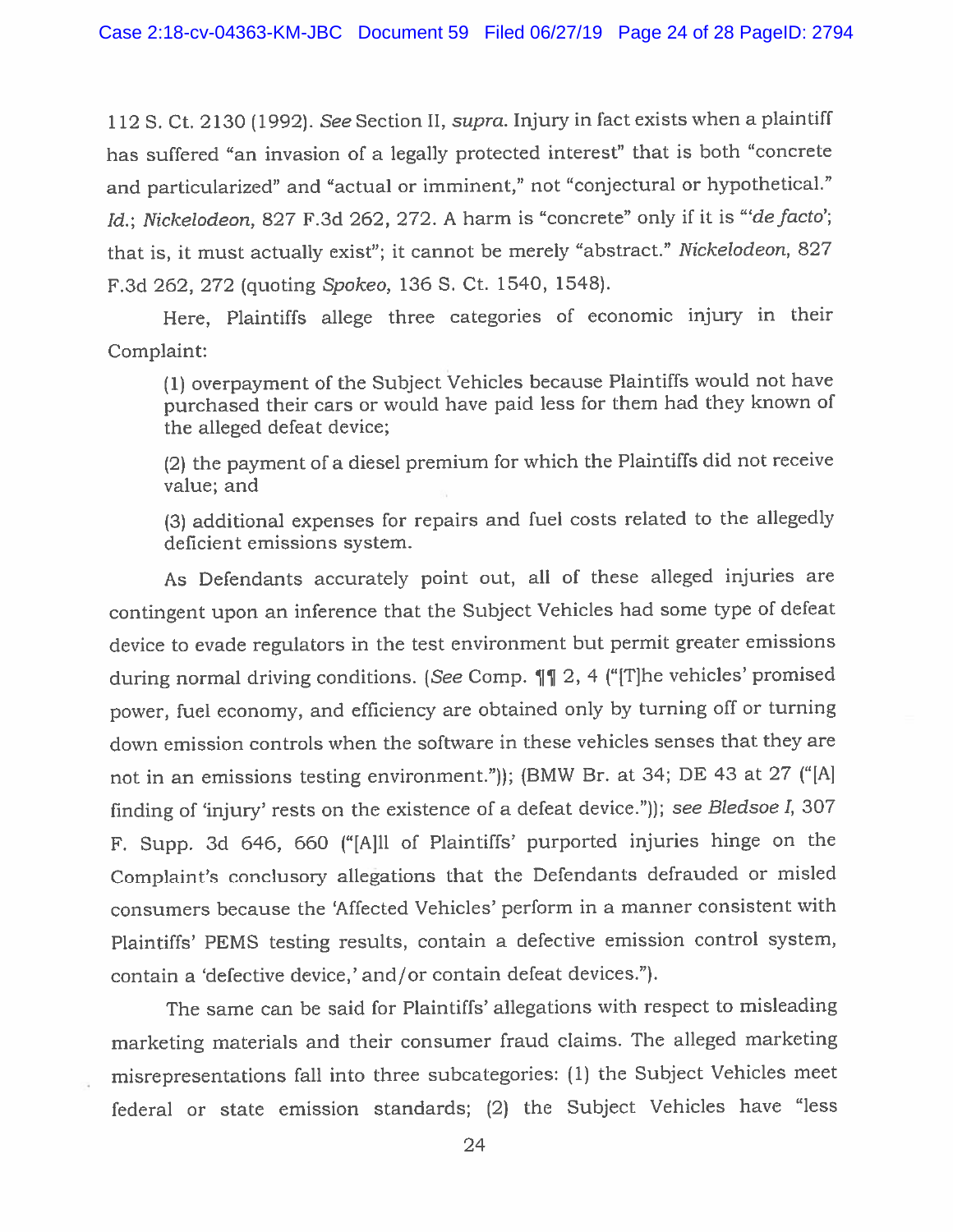emissions" than other BMW cars; and (3) the Subject Vehicles are generally "environmentally friendly" and actively help to "protect" the environment. See Subsection I.b.iii., supra.

For the first subcategory, the alleged noncompliance with federal and state regulatory standards necessarily stems from the inference that the Subject Vehicles' apparen<sup>t</sup> compliance with regulatory standards was an artifact of the operation of the defeat device. Plaintiffs are not basing their state law claims directly on the contravention of EPA and state regulations but instead on general "deception aimed at consumers." (Comp. 9 7). This alleged deception, however, depends on the allegations regarding the defeat device.

The second subcategory is inherently comparative—*i.e.*, the Subject Vehicles release emissions at lesser levels than do other BMW vehicles. However, the Complaint is devoid of any allegations about how other BMW models perform with respect to emissions. See Counts, 237 F. Supp. 3d 572, 598 ("Alssertions that <sup>a</sup> product has '90% less emissions' raises the question: 90% less than what? . . .The Complaint includes no data about the level at which 'previousgeneral diesels,' however that phrase is defined, produced emissions.... [T]he [affected vehicle] might simultaneously produce more emissions than expected when being driven and still produce, in total, 90% less emissions than previousgeneration diesels."). Those earlier BMW models could have emitted more, less, or the same level of emissions as the Subject Vehicles; the Complaint does not say.

The final subcategory, it could be argued, is not entirely dependent upon <sup>a</sup> defeat-device allegation. ft is based on alleged representations that the Subject Vehicles are "environmentally friendly," despite the well-known environmental and health effects of diesel emissions. (See Comp. 11 6, 78, 81–83, 106, 125, 128—29, 133—34, 140, 265—67). Defendants' advertisements go so far as to say that the purchaser would be "helping to protect the environment every day." (Id. ¶ 134). Whether or not it complies with <sup>a</sup> particular regulatory standard, <sup>a</sup> diesel

25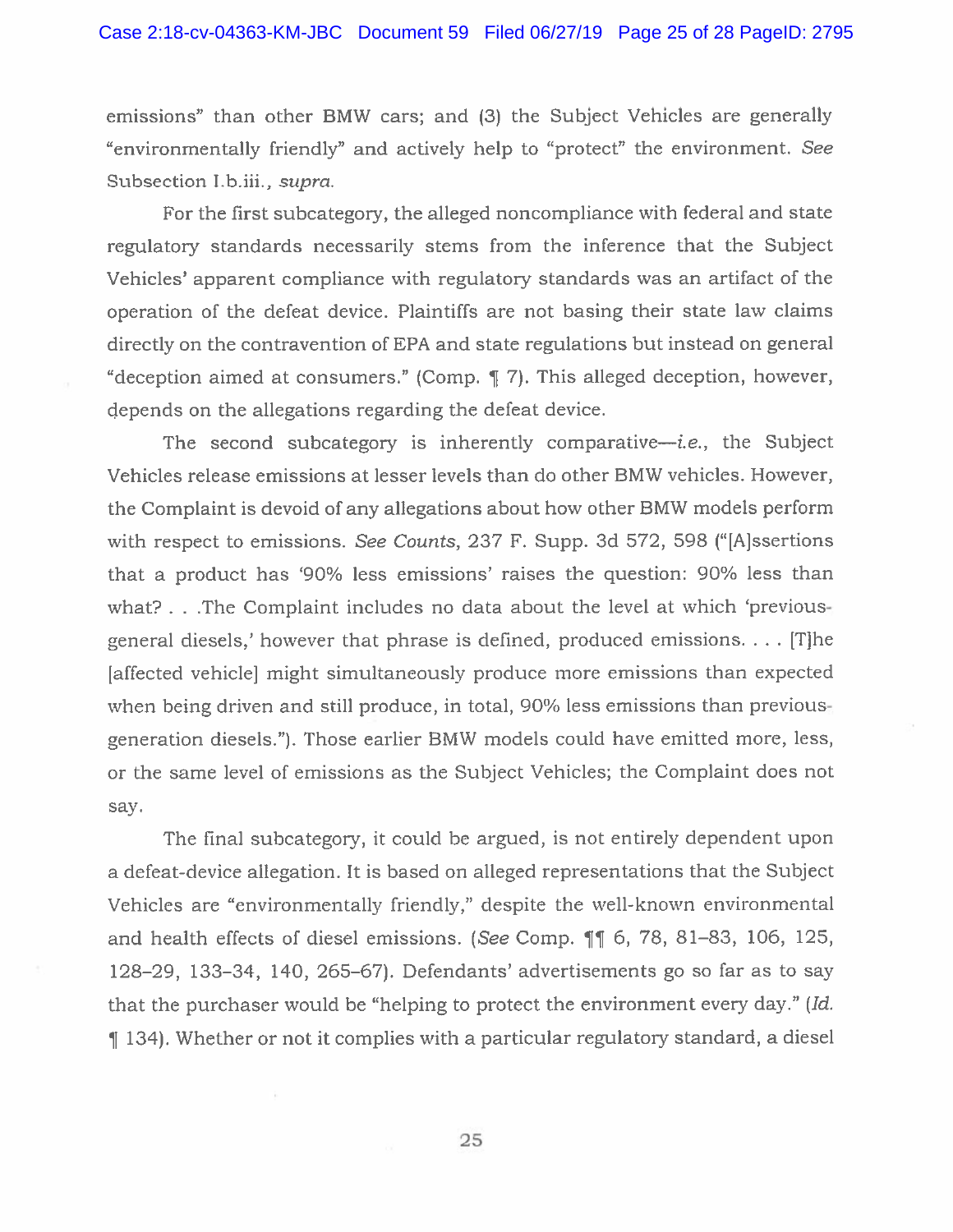vehicle may nevertheless fail to "help[] protect the environment."<sup>20</sup> Plaintiffs, however, have specifically disavowed any theory that relies upon general harm to the environment. (See Id. 11 264, 267). Factoring out that theory, we are again left with the plausibility of the defeat-device allegation, which sets forth the essential wrongful conduct that allegedly caused injury.

Without <sup>a</sup> sufficiently pled injury that is traceable to the Defendants' allegedly wrongful conduct, Plaintiffs do not have Article III standing to assert claims on behalf of themselves or the class. Spokeo, 136 S.Ct.l540, 1548; Nickelodeon, 827 F.3d 262, 272.

Conceptually, there is the potential for an overlap between failure to allege an injury in fact and failure to state as claim. See Bell  $\nu$ . Hood, 327 U.S. 678, 682, 66 5. Ct. 773, 776, 90 L. Ed. 939 (1946); Kulick v. Pocono Downs Racing Ass'n, Inc., 816 F.2d 895, 897—98 (3d Cir. 1987) ("[T]he truth of the facts alleged in the complaint is <sup>a</sup> question on the merits, as is the legal question whether the facts alleged establish <sup>a</sup> violation."). Causation and damages, for example, are common substantive elements of <sup>a</sup> cause of action. "Only where the claim upon which federal jurisdiction hinges is 'insubstantial on [its] face" is dismissal for want of jurisdiction required." Afran v. McGreevey, 115 F. App'x 539, 541 (3d Cir. 2004) (quoting Kulick, 816 F.2d 895, 898); Bell, 327 U.S. 678, 682—83, 66 S. Ct. 773, 776. The claims here, I believe, become facially "insubstantial" when the defeat-device inference is removed. Because that inference, I have found, is not well pled, <sup>I</sup> am left with <sup>a</sup> complaint that does not pu<sup>t</sup> forward or identify <sup>a</sup> person who possesses an actual injury in fact.

The actual owner of the Tested Vehicle, I suppose, might allege an injury' with regard to the performance of that particular car. See Bledsoe I, 307 F. Supp. 3d at 657 ("While the allegations in Plaintiffs' Complaint may be accepted for the

<sup>20</sup> Here again, however, we have the "compared to what" issue. To drive <sup>a</sup> BMW in lieu of walking does not "protect the environment." To drive <sup>a</sup> BMW in lieu of driving <sup>a</sup> tractor trailer (or <sup>a</sup> coal-burning locomotive) may be said, <sup>I</sup> suppose, to "protect" the environment, if only from oneself. Assuming one is not constrained to buy <sup>a</sup> BMW, as between <sup>a</sup> diesel or gasoline car, it is difficult to see how either of those options would "protect" the environment.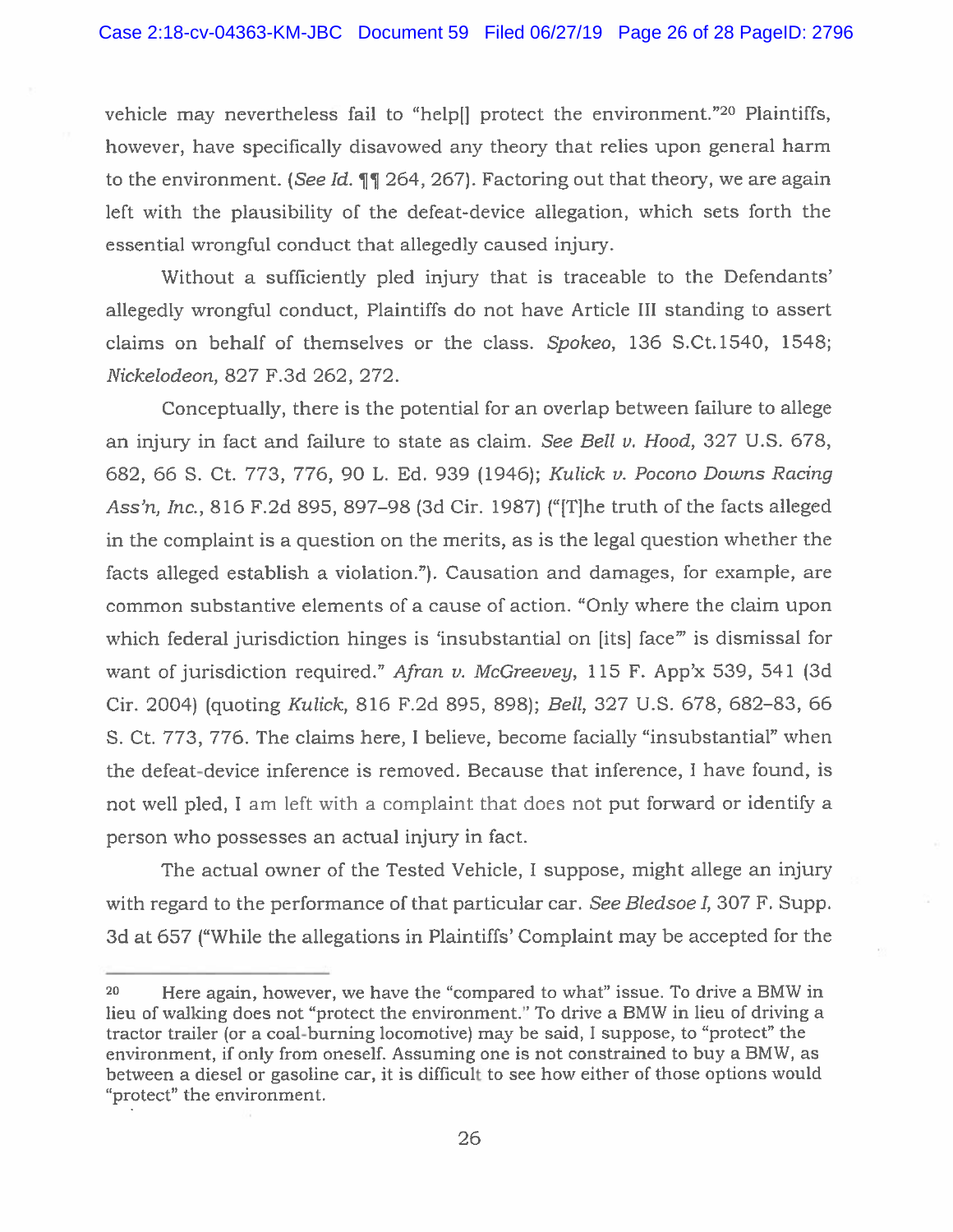factual proposition that the tested vehicle—during the testing in question produced emissions at levels shown by the test results, plaintiffs offer no wellpleaded factual content for the court to accep<sup>t</sup> as true that" the entire class of vehicles contains <sup>a</sup> defeat device or defective emissions control system.). This Complaint, however, does not identify the owner of the Tested Vehicle, or state whether that person is one the named plaintiffs. See n. 6, supra. "Although standing and merits questions may involve overlapping facts, standing is generally an inquiry about the plaintiff: is this the right person to bring this claim." Davis v. Wells Fargo, 824 F.3d 333, 348 (3d Cir. 2016). The Complaint does not assert <sup>a</sup> claim on behalf of the owner of the Tested Vehicle; rather, it puts forward this Tested Vehicle as an exemplar or representative of <sup>a</sup> class of BMW vehicles, and asks the court to infer that anyone who bought one of those vehicle models unknowingly purchased <sup>a</sup> defeat device. Since the Court cannot infer the existence of <sup>a</sup> defeat device for the entire vehicle class based on these allegations, and because the owner of the Tested Vehicle itself is unknown, the Plaintiffs have not identified "the right person" to bring their claims. Id.

I will therefore dismiss the Complaint pursuan<sup>t</sup> to Rule 12(b)(l) for failure to allege standing in the sense of injury in fact. As jurisdiction is <sup>a</sup> threshold issue, I do not reach the remaining arguments for dismissal. See Mercedes I, 2016 WL 7106020, at \*8; Brahamsha v. Supercell OY, No. 16-8440, 2017 WL 3037382, at \*7 (D.N.J. July 17, 2017).21

<sup>21</sup> For the same reason, I also do not reach Defendants' reques<sup>t</sup> for the Court to take judicial notice of some 22 exhibits, which mostly include news articles. (DE 29-4). Plaintiffs oppose Defendants' request. (DE 38).